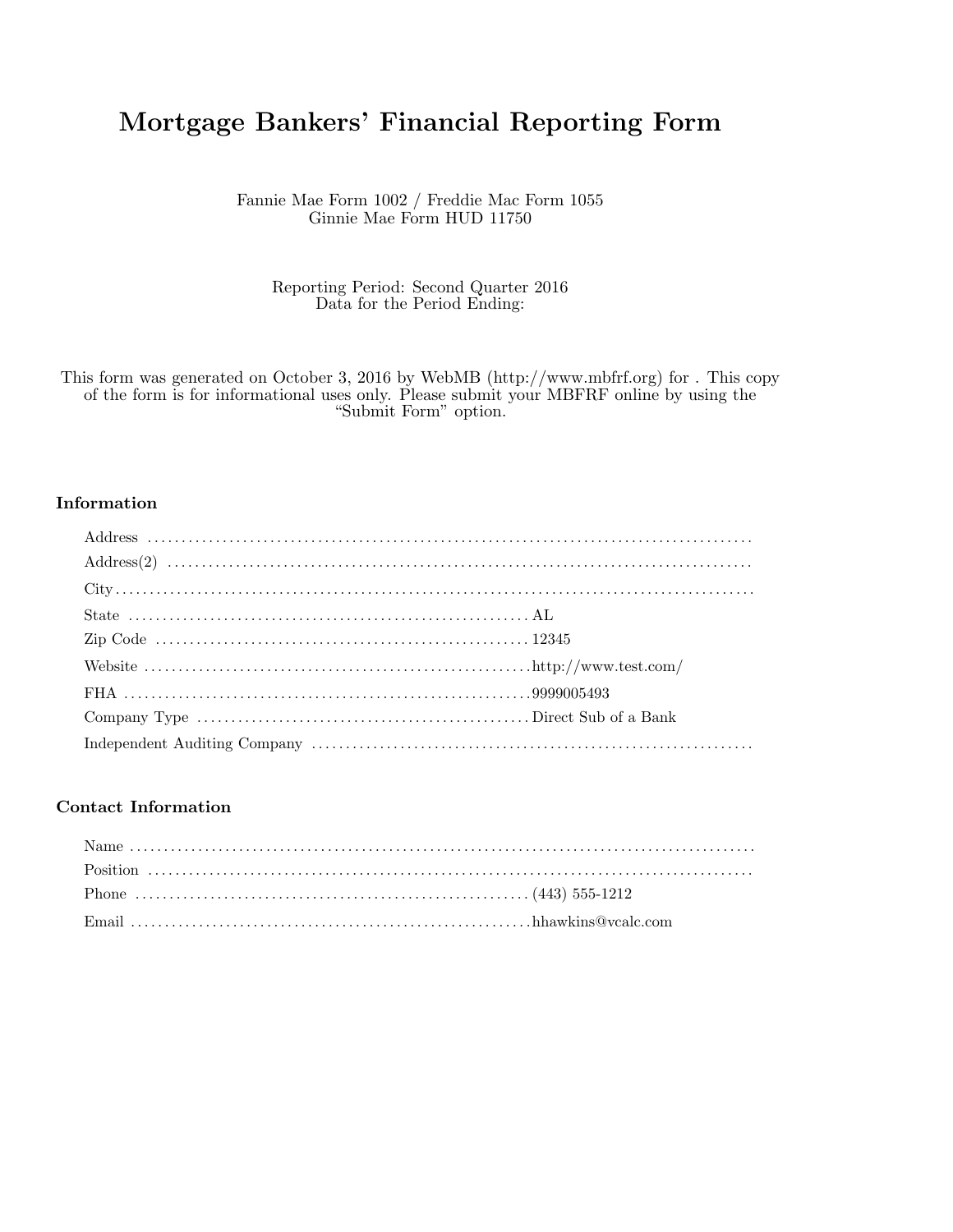## Schedule A: Assets

|                                                                                   | A010              |
|-----------------------------------------------------------------------------------|-------------------|
|                                                                                   | A020              |
|                                                                                   | A030              |
|                                                                                   | A032              |
|                                                                                   | A034              |
|                                                                                   | A036              |
|                                                                                   | A040              |
| Mortgage Loans Held for Sale (HFS), at Lower of Cost or Market (LOCOM)            | A050              |
|                                                                                   | A060              |
|                                                                                   | A062              |
|                                                                                   | A064              |
|                                                                                   | A066              |
|                                                                                   | A070              |
|                                                                                   | A080              |
|                                                                                   | A090              |
|                                                                                   | $\overline{A100}$ |
|                                                                                   | A110              |
|                                                                                   | A160              |
|                                                                                   | A170              |
|                                                                                   | A180              |
|                                                                                   | A190              |
|                                                                                   | A200              |
|                                                                                   | A210              |
|                                                                                   | A220              |
|                                                                                   | A230              |
|                                                                                   | A240              |
|                                                                                   |                   |
| MEMO: Capitalized Hardware and Other Telecommunications Property and Equipment __ | A250              |
|                                                                                   | A260              |
|                                                                                   | A262              |
|                                                                                   | A264              |
|                                                                                   | $\overline{A266}$ |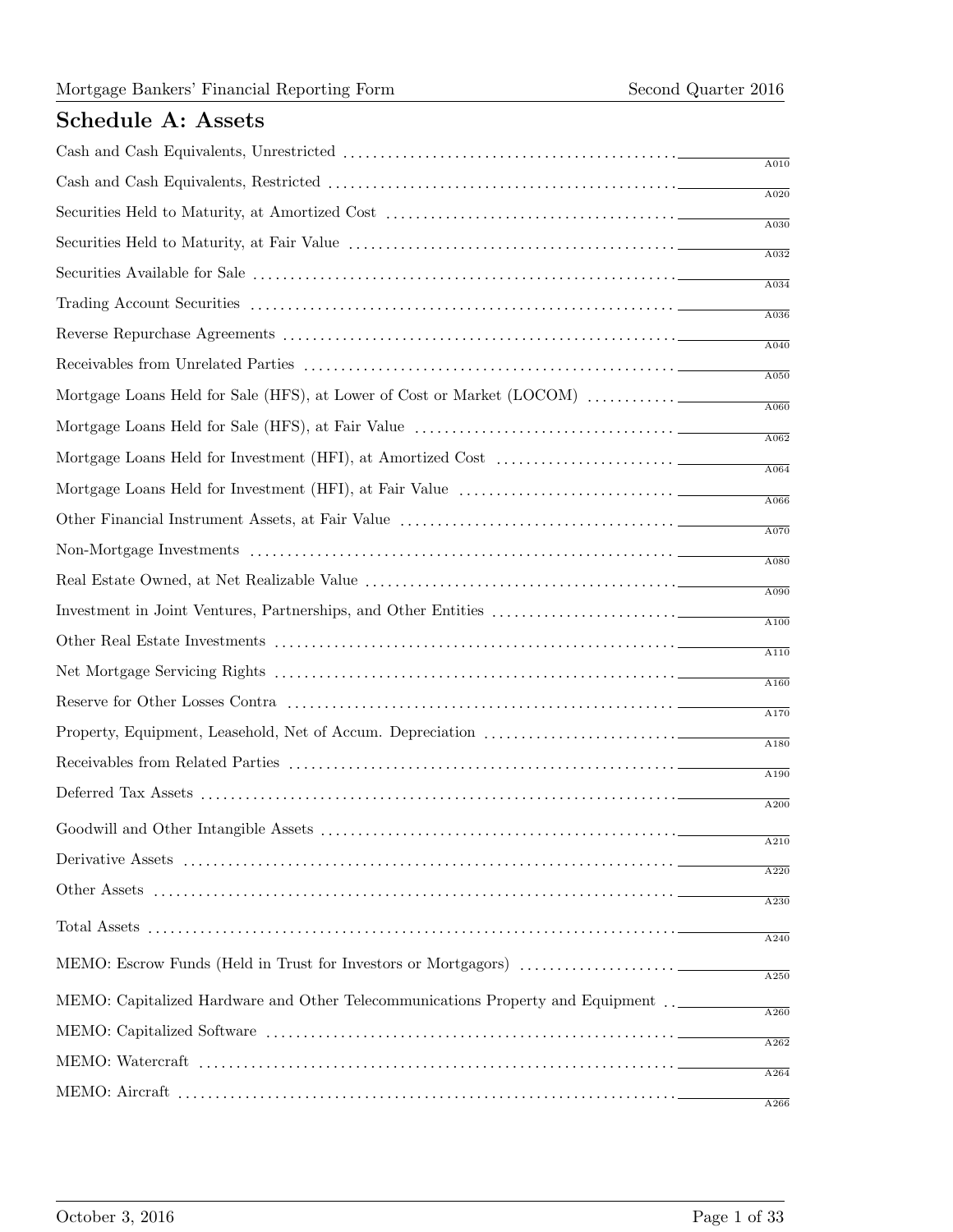# Schedule A-030: Securities

|                                                                                                                      | Held to<br>Maturity At<br>Amortized<br>Cost | Held to<br>Maturity At<br>Fair Value | Available<br>for Sale | Trading<br>Account |
|----------------------------------------------------------------------------------------------------------------------|---------------------------------------------|--------------------------------------|-----------------------|--------------------|
| <b>Investment-Grade Securities</b>                                                                                   |                                             |                                      |                       |                    |
|                                                                                                                      | A030A                                       | A032A                                | A034A                 | A036A              |
|                                                                                                                      | A030B                                       | A032B                                | A034B                 | A035B              |
| Commercial MBS Investment Grade                                                                                      | A030C                                       | A032C                                | A034C                 | A036C              |
| Non-Mortgage ABS Investment Grade                                                                                    | $\overline{\text{A030D}}$                   | A032D                                | A034D                 | A036D              |
| Obligations of Government Sponsored Enterprise.                                                                      | A030E                                       | A032E                                | A034E                 | A036E              |
|                                                                                                                      | A030F                                       | A032F                                | $\overline{A034F}$    | A036F              |
| Other Securities Investment Grade                                                                                    | A030G                                       | A032G                                | A034G                 | A036G              |
| Total Investment-Grade Securities<br><b>Non-Investment Grade Securities</b>                                          | A030H                                       | A032H                                | A034H                 | A036H              |
| Non-Agency MBS Non-Investment Grade                                                                                  | A030L                                       | A032L                                | A034L                 | A036L              |
| Principal Only Securities Non-Investment Grade.                                                                      | A030M                                       | A032M                                | A034M                 | A036M              |
| Interest Only Strips Non-Investment Grade                                                                            | A030N                                       | A032N                                | A034N                 | A036N              |
| Commercial MBS Non-Investment Grade                                                                                  | A030O                                       | A032O                                | A034O                 | A036O              |
| Debt Securities Non-Investment Grade                                                                                 | $\overline{A030P}$                          | A032P                                | A033P                 | A036P              |
| Other Securities Non-Investment Grade                                                                                | A030Q                                       | A032Q                                | A034Q                 | A036Q              |
| Total Non-Investment Grade Securities                                                                                | A030R                                       | A032R                                | A034R                 | A036R              |
| Non-Rated Retained Interests                                                                                         | A030S                                       | A032S                                | A034S                 | A036S              |
|                                                                                                                      | A030U                                       | A032U                                | A034U                 | A036U              |
|                                                                                                                      |                                             |                                      |                       |                    |
| Unamortized Deferred Fees and Costs, if Not In-<br>cluded Above $\dots\dots\dots\dots\dots\dots\dots\dots\dots\dots$ | A030V                                       | A032V                                | A034V                 | A036V              |
|                                                                                                                      | A030W                                       |                                      |                       |                    |
|                                                                                                                      | A030T                                       | A032T                                | A034T                 | A036T              |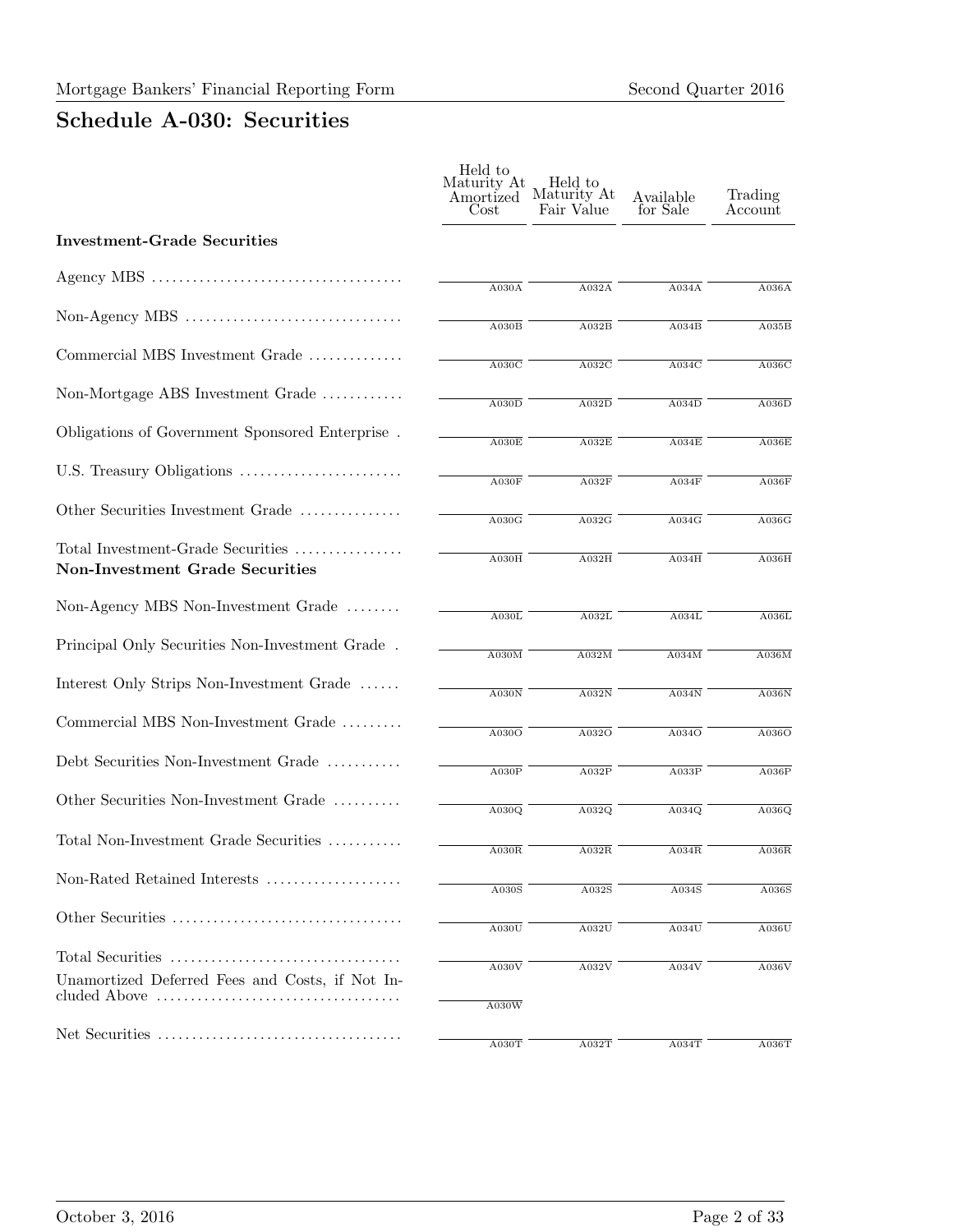### Schedule A-060: Mortgage Loans Held for Sale and Held for Investment, UPB

|                                                                                                                      | HFS, at<br><b>LOCOM</b>   | HFS, at<br>Fair Value                | HFI, at<br>Amortized<br>$\rm Cost$ | HFI, at Fair<br>Value |
|----------------------------------------------------------------------------------------------------------------------|---------------------------|--------------------------------------|------------------------------------|-----------------------|
| Residential First Mortgages (1-4 Unit)                                                                               |                           |                                      |                                    |                       |
| Government (FHA/VA/RHS) Fixed                                                                                        | A060A                     | A062A                                | A064A                              | A066A                 |
| Government $(FHA / VA / RHS)$ ARM                                                                                    | A060B                     | A062B                                | A064B                              | A066B                 |
|                                                                                                                      | A060C                     | A062C                                | A064C                              | A066C                 |
|                                                                                                                      | $\overline{A060D}$        | A062D                                | A064D                              | A066D                 |
| Prime Non-Conforming (Jumbo) Fixed                                                                                   | A060E                     | A062E                                | A064E                              | A066E                 |
| Prime Non-Conforming (Jumbo) ARM                                                                                     | $\overline{\text{A060F}}$ | A062F                                | A064F                              | A066F                 |
|                                                                                                                      | A060G                     | $\overline{\mathrm{A}062\mathrm{G}}$ | A064G                              | A066G                 |
|                                                                                                                      | A060H                     | A062H                                | A064H                              | A066H                 |
| Total Residential First Mortgage Loans                                                                               | $\overline{A060I}$        | $\overline{A062I}$                   | $\overline{A064I}$                 | A066I                 |
| <b>Other Mortgages</b>                                                                                               |                           |                                      |                                    |                       |
| Closed-End Second Mortgages                                                                                          | A060L                     | A062L                                | A064L                              | A066L                 |
|                                                                                                                      | A060M                     | A062M                                | A064M                              | A066M                 |
|                                                                                                                      | A060N                     | A062N                                | A064N                              | A066N                 |
| Construction and Land Development Loans                                                                              | A060O                     | A062O                                | A064O                              | A066O                 |
| Multifamily Loans Agency                                                                                             | A060P                     | A062P                                | A064P                              | A066P                 |
| Commercial Mortgage Loans                                                                                            | A060Q                     | A062Q                                | A064Q                              | $\overline{A066Q}$    |
|                                                                                                                      | A060R                     | A062R                                | A064R                              | A066R                 |
| Total Other Loans                                                                                                    | A060V                     | A062V                                | A064V                              | A066V                 |
| Total Mortgage Loans, UPB (before adjustments)<br>Adjustments<br>Fair Value Adjustments for Loans Held For Sale (for | A060W                     | A062W                                | A064W                              | A066W                 |
|                                                                                                                      |                           | A062X                                |                                    | A066X                 |
| (Discount)/ Premium on Loans Contra                                                                                  | A060Y                     |                                      | A064Y                              |                       |
| Other Deferred Fees on Loans Contra                                                                                  | A060Z                     |                                      | A064Z                              |                       |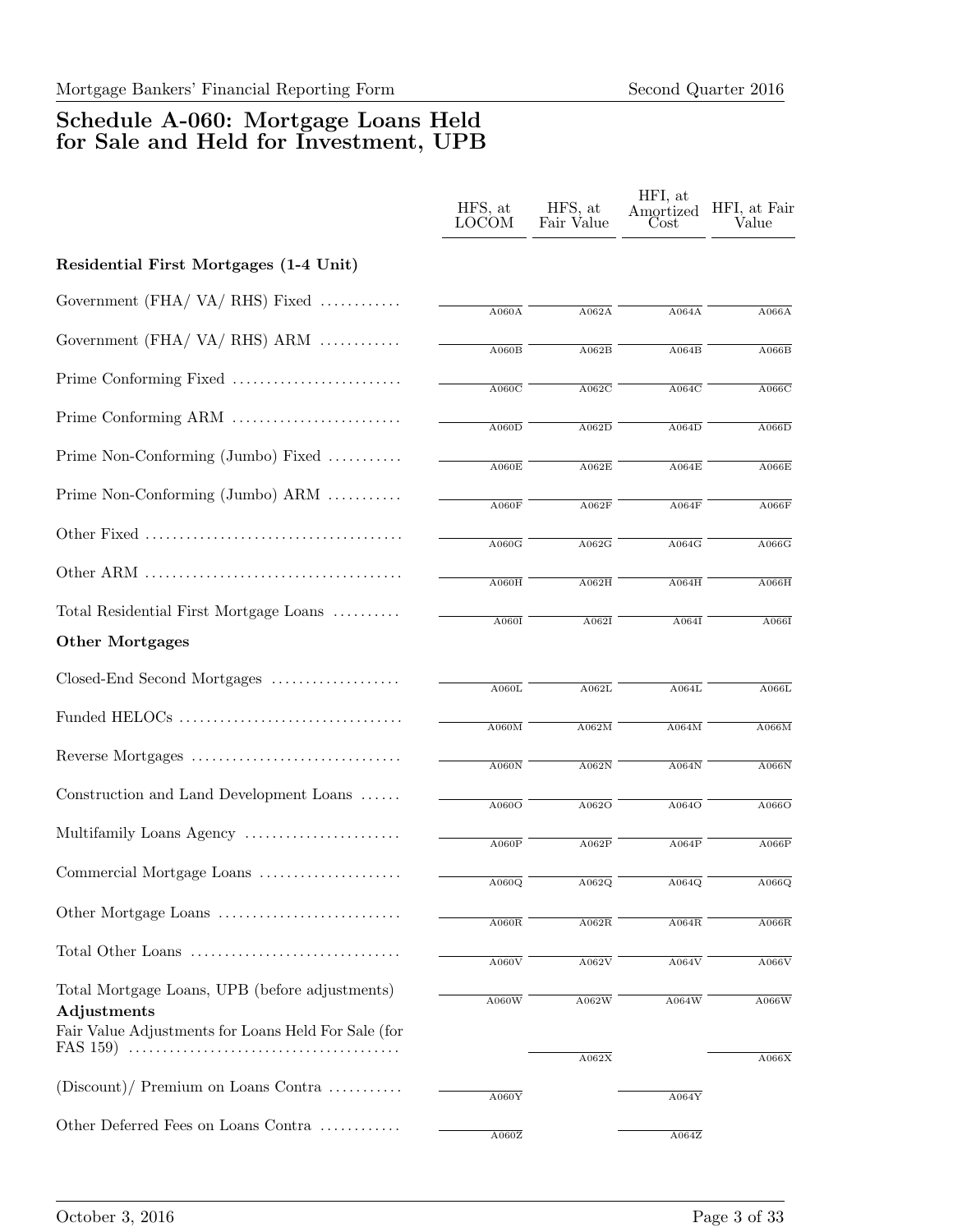#### Mortgage Bankers' Financial Reporting Form Second Quarter 2016

| Deferred Costs on Loans Contra                                                                                                          | A060AA |        | A064AA |        |
|-----------------------------------------------------------------------------------------------------------------------------------------|--------|--------|--------|--------|
| Basis Adjustments from Hedging                                                                                                          | A060AB |        | A064AB |        |
| Accum Amort. of Discounts/ Premiums Deferred                                                                                            | A060AC |        | A064AC |        |
| Fees $& Cost, and Basis Adjustments \ldots \ldots \ldots$                                                                               |        |        | A064AD |        |
| LOCOM Valuation Allowance Contra                                                                                                        | A060AE |        |        |        |
| Reserve For Credit Losses On Loans Held For In-<br>vestment at Amortized Cost                                                           |        |        | A064AF |        |
|                                                                                                                                         | A060AG | A062AG | A064AG | A066AG |
| Total Mortgage Loan, UPB (after adjustments)<br>MEMO: UPB of Loans Included in Total Mortgage                                           | A060T  | A062T  | A064T  | A066T  |
| Loans (before Adjustments) that are Accounted for<br>as Financings. $\dots \dots \dots \dots \dots \dots \dots \dots \dots \dots \dots$ | A060AH | A062AH | A064AH | A066AH |
| MEMO: UPB of Loans Included in Total Mort-<br>gage Loans (before Adjustments) that are on Non-<br>Accrual Status / Non Interest Earning |        |        |        |        |
|                                                                                                                                         | A060AI | A062AI | A064AI | A066AI |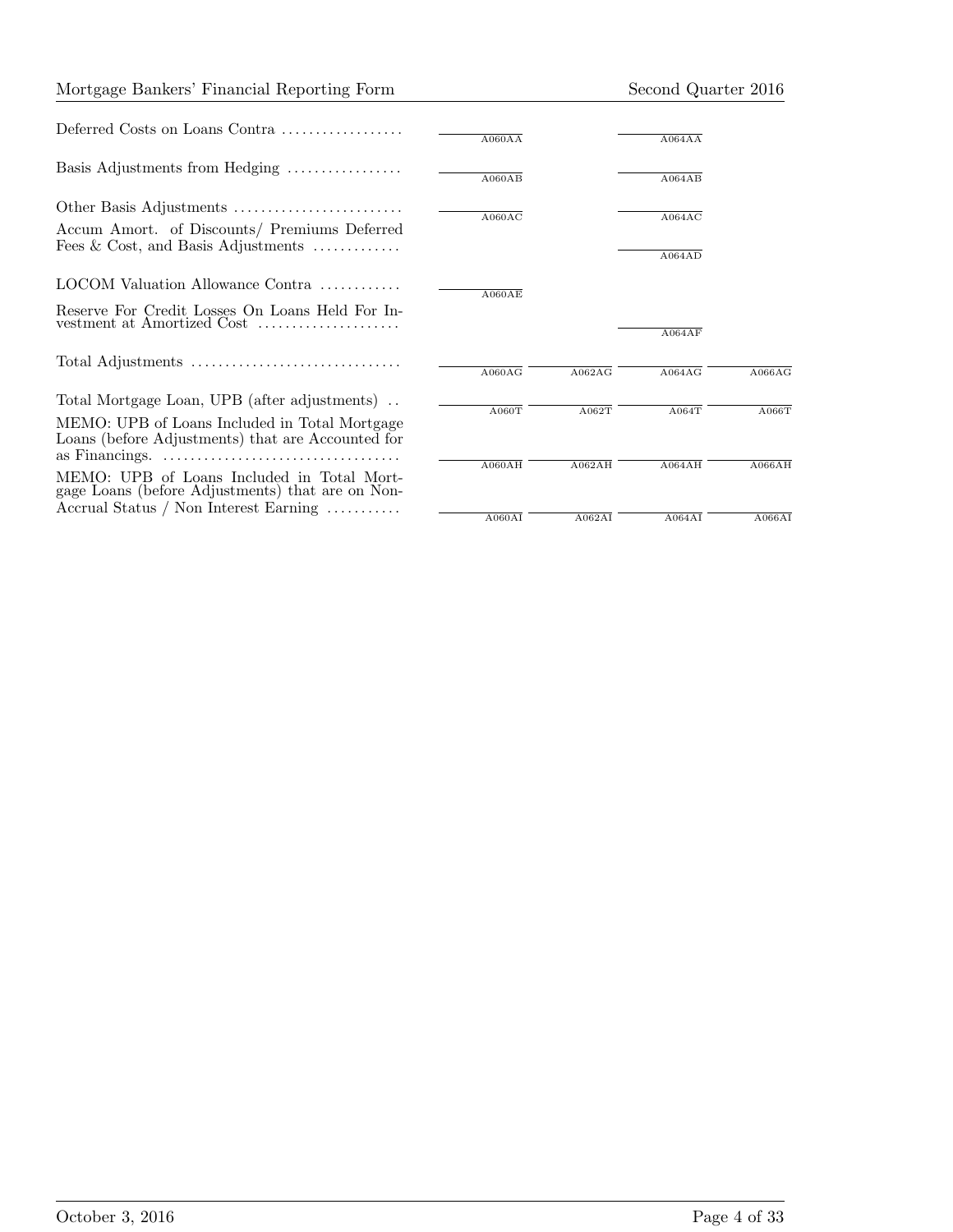## Schedule A-090: Real Estate Owned

| A090A |
|-------|
| A090B |
| A090T |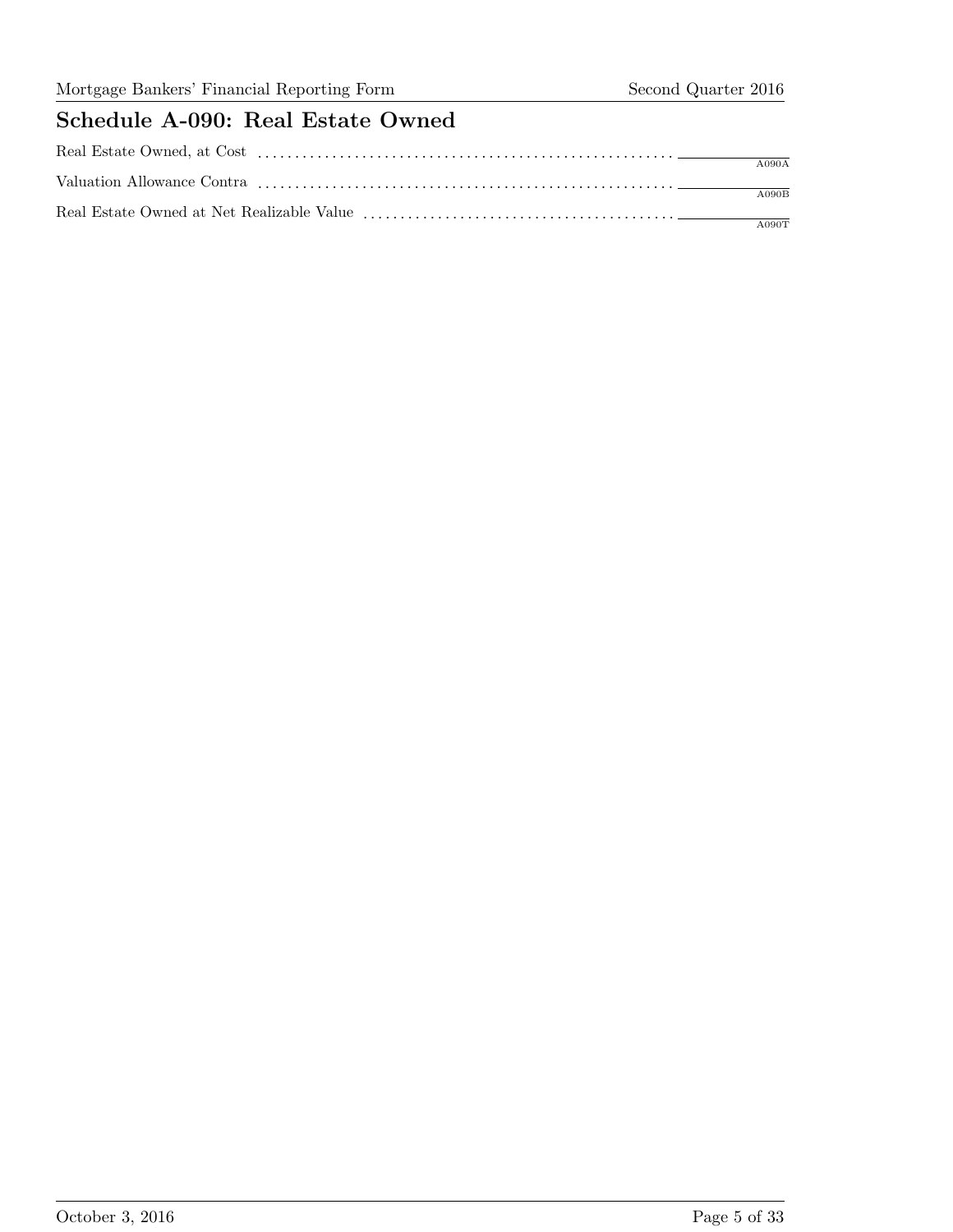## Schedule A-120R: Rollforward of Mortgage Servicing Rights (MSRs)

#### Rollforward of Amortized MSRs (excluding Valuation Allowance)

|                                               | A120A              |
|-----------------------------------------------|--------------------|
|                                               | A120B              |
|                                               | $\overline{A120C}$ |
|                                               | A120D              |
|                                               | A120E              |
|                                               |                    |
|                                               | A120F              |
|                                               | A120G              |
|                                               | A120H              |
|                                               | A120T              |
| <b>Rollforward of MSR Valuation Allowance</b> | A120P              |
|                                               |                    |
|                                               | A130A              |
|                                               | A130B              |
|                                               | A130T              |
|                                               | A130P              |
|                                               | A140T              |
|                                               | A130E              |
| Rollforward of Fair Value MSRs                |                    |
|                                               | A150A              |
|                                               | A150B              |
|                                               | $\overline{A150}C$ |
|                                               | A150D              |
|                                               | A150E              |
|                                               | A150F              |
|                                               | A150G              |
|                                               | A150H              |
|                                               | $\overline{A150T}$ |
|                                               | A150P              |
|                                               | A160T              |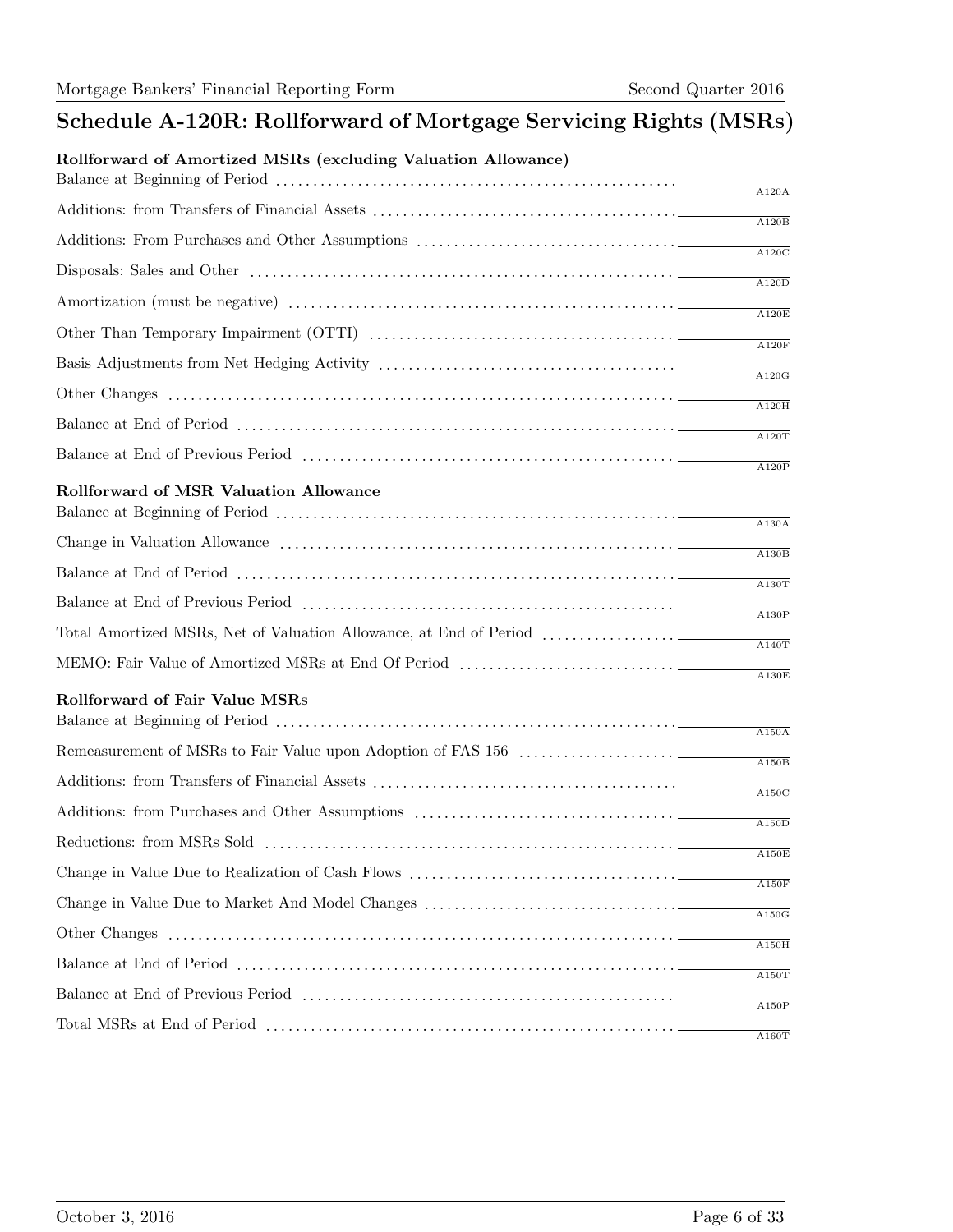#### Mortgage Bankers' Financial Reporting Form Second Quarter 2016

## Schedule A-220-B-180: Derivatives

|                                                  | Derivative<br>Assets      | Derivative<br>Liabilities |
|--------------------------------------------------|---------------------------|---------------------------|
|                                                  | A220A                     | B180A                     |
| Other Loan Commitments Classified as Derivatives | A220B                     | B180B                     |
| Derivatives Designated as Hedges of Funded Loans | A220C                     | $\overline{B180C}$        |
|                                                  | $\overline{\text{A220D}}$ | B180D                     |
|                                                  | A220E                     | <b>B180E</b>              |
|                                                  | A220F                     | B180F                     |
|                                                  | A220T                     | B180T                     |
| MEMO: UPB of IRLCs before Fallout Adjustments    | A220G                     | B180G                     |
| MEMO: UPB of IRLCs after Fallout Adjustments     | A220H                     | B180H                     |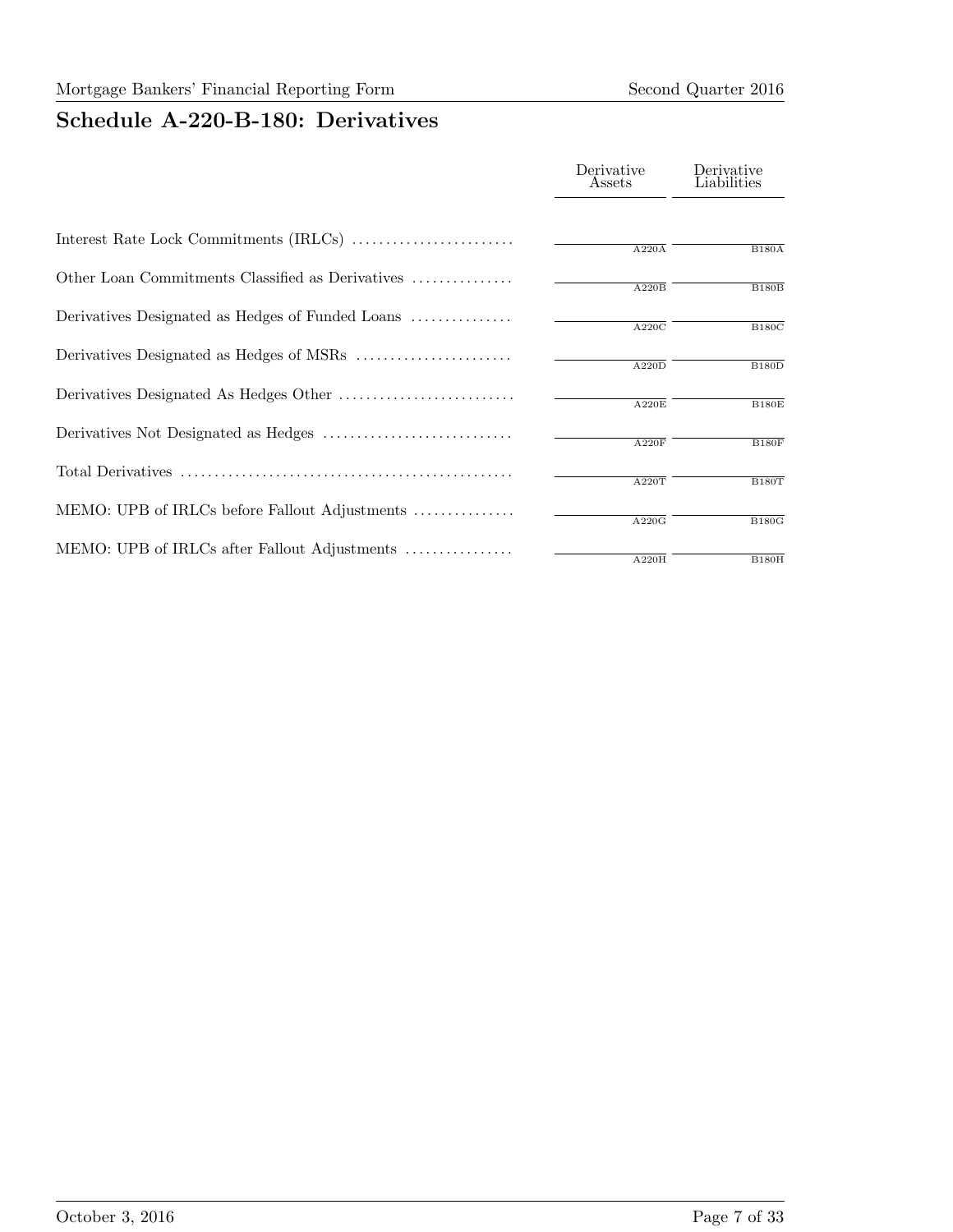## Schedule A-230: Other Assets

| $\overline{A230A}$               |
|----------------------------------|
| $\overline{\text{A}230\text{B}}$ |
| $\overline{\text{A}230\text{C}}$ |
|                                  |
| $\overline{A230D}$               |
| $\overline{A230E}$               |
|                                  |
| $\overline{A230F}$               |
| $\overline{A230G}$               |
|                                  |
| A230H                            |
|                                  |
|                                  |
| A230J                            |
| $\overline{A230T}$               |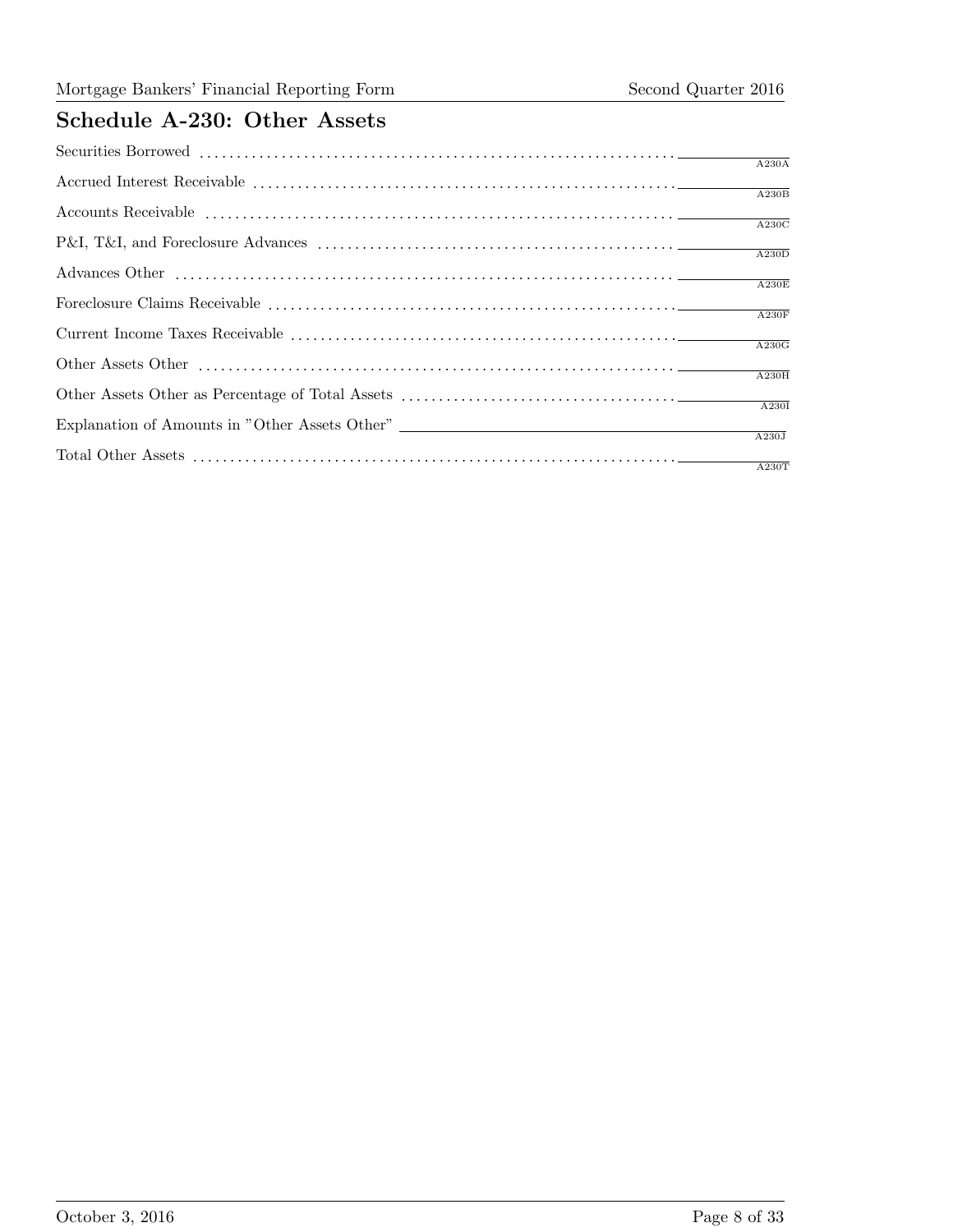# Schedule B: Liabilities and Equity

|                                                                                                                        | B010        |
|------------------------------------------------------------------------------------------------------------------------|-------------|
|                                                                                                                        | B020        |
|                                                                                                                        | <b>B030</b> |
|                                                                                                                        | B040        |
|                                                                                                                        | <b>B050</b> |
|                                                                                                                        | <b>B060</b> |
|                                                                                                                        |             |
|                                                                                                                        | <b>B070</b> |
|                                                                                                                        | <b>B080</b> |
|                                                                                                                        | <b>B090</b> |
|                                                                                                                        | B100        |
|                                                                                                                        | <b>B110</b> |
|                                                                                                                        | <b>B120</b> |
|                                                                                                                        | <b>B130</b> |
|                                                                                                                        | <b>B140</b> |
|                                                                                                                        | <b>B150</b> |
|                                                                                                                        | <b>B160</b> |
|                                                                                                                        | <b>B170</b> |
|                                                                                                                        | <b>B180</b> |
|                                                                                                                        | <b>B190</b> |
|                                                                                                                        | <b>B200</b> |
|                                                                                                                        | <b>B210</b> |
|                                                                                                                        | <b>B220</b> |
|                                                                                                                        | <b>B230</b> |
| <b>Owners' Equity</b>                                                                                                  | <b>B240</b> |
| For Corporations:                                                                                                      |             |
| Preferred Stock, Issued and Outstanding $\ldots \ldots \ldots \ldots \ldots \ldots \ldots \ldots \ldots \ldots \ldots$ | <b>B250</b> |
|                                                                                                                        | <b>B260</b> |
|                                                                                                                        | <b>B270</b> |
|                                                                                                                        | <b>B280</b> |
|                                                                                                                        | B290        |
|                                                                                                                        | <b>B300</b> |
|                                                                                                                        | <b>B310</b> |
| For Partnerships and Sole Proprietorships:                                                                             |             |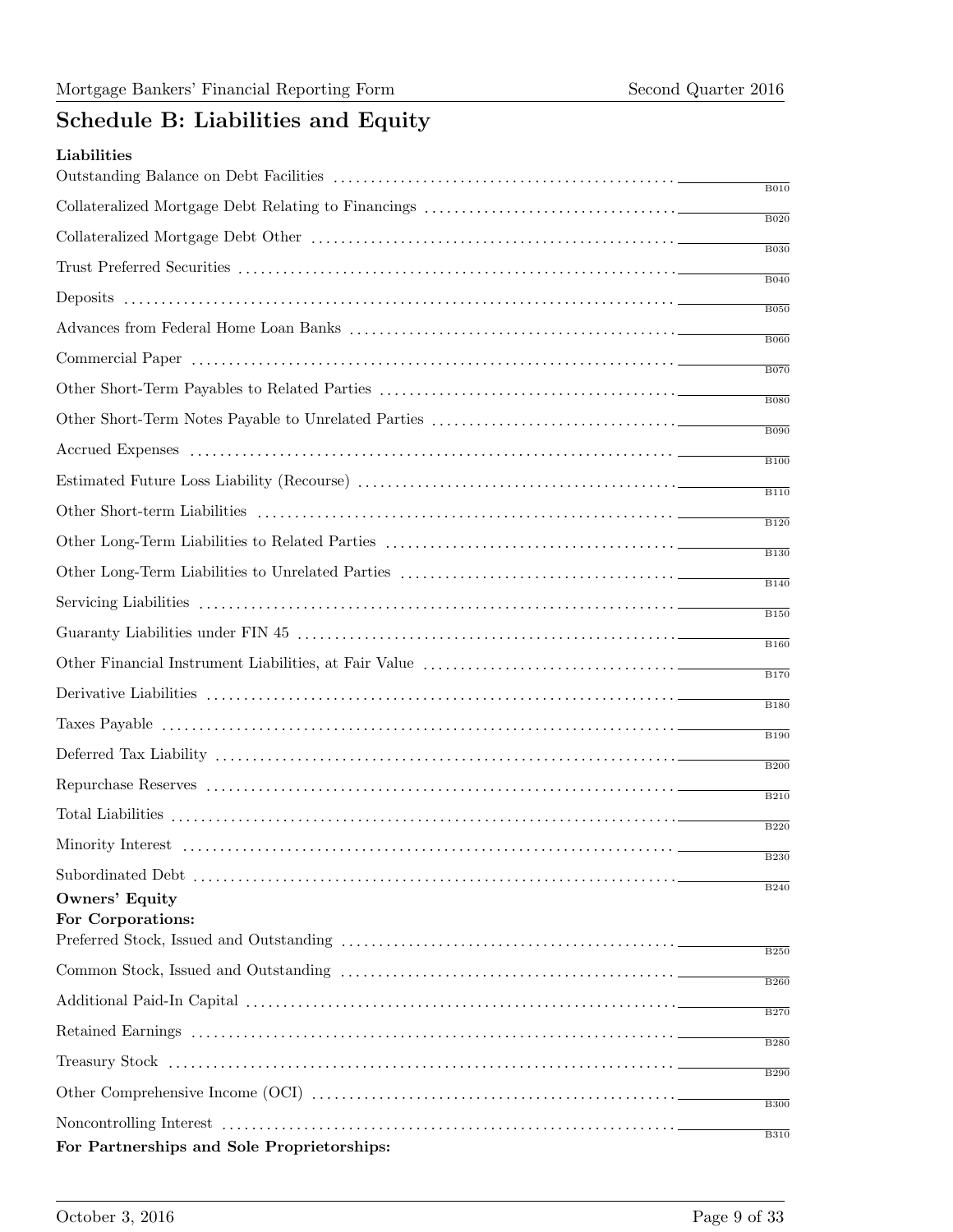| For Partnerships:  | <b>B320</b>  |
|--------------------|--------------|
|                    |              |
|                    | <b>B330</b>  |
|                    | <b>B</b> 340 |
| For All Companies: |              |
|                    | <b>B350</b>  |
|                    |              |
|                    | <b>B360</b>  |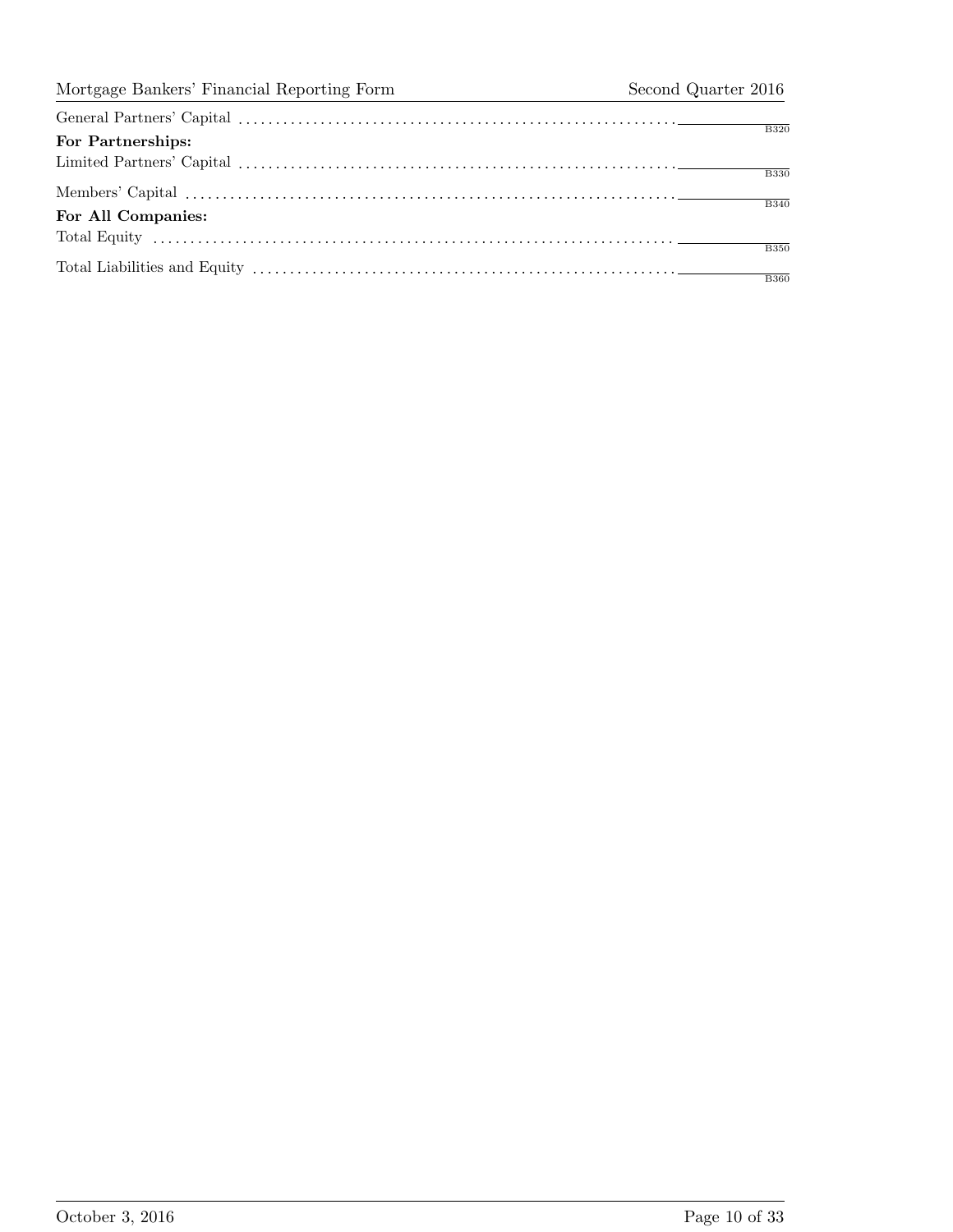# Schedule B-350R: Equity Rollforward

|                                                                                | B350A                     |
|--------------------------------------------------------------------------------|---------------------------|
|                                                                                |                           |
|                                                                                | B350B                     |
|                                                                                | $\overline{B350C}$        |
|                                                                                | $\overline{\text{B350D}}$ |
|                                                                                | B350E                     |
|                                                                                | B350F                     |
| OCI: Unrealized Gains (Losses) from Derivatives Designated as Cash Flow Hedges | $\overline{B350G}$        |
|                                                                                | $\overline{B350H}$        |
|                                                                                | $\overline{B350I}$        |
|                                                                                |                           |
|                                                                                | $\overline{B350J}$        |
|                                                                                | B350K                     |
|                                                                                | B350L                     |
|                                                                                |                           |
|                                                                                | B350M                     |
|                                                                                | B350N                     |
|                                                                                | B350T                     |
|                                                                                |                           |
|                                                                                | B350P                     |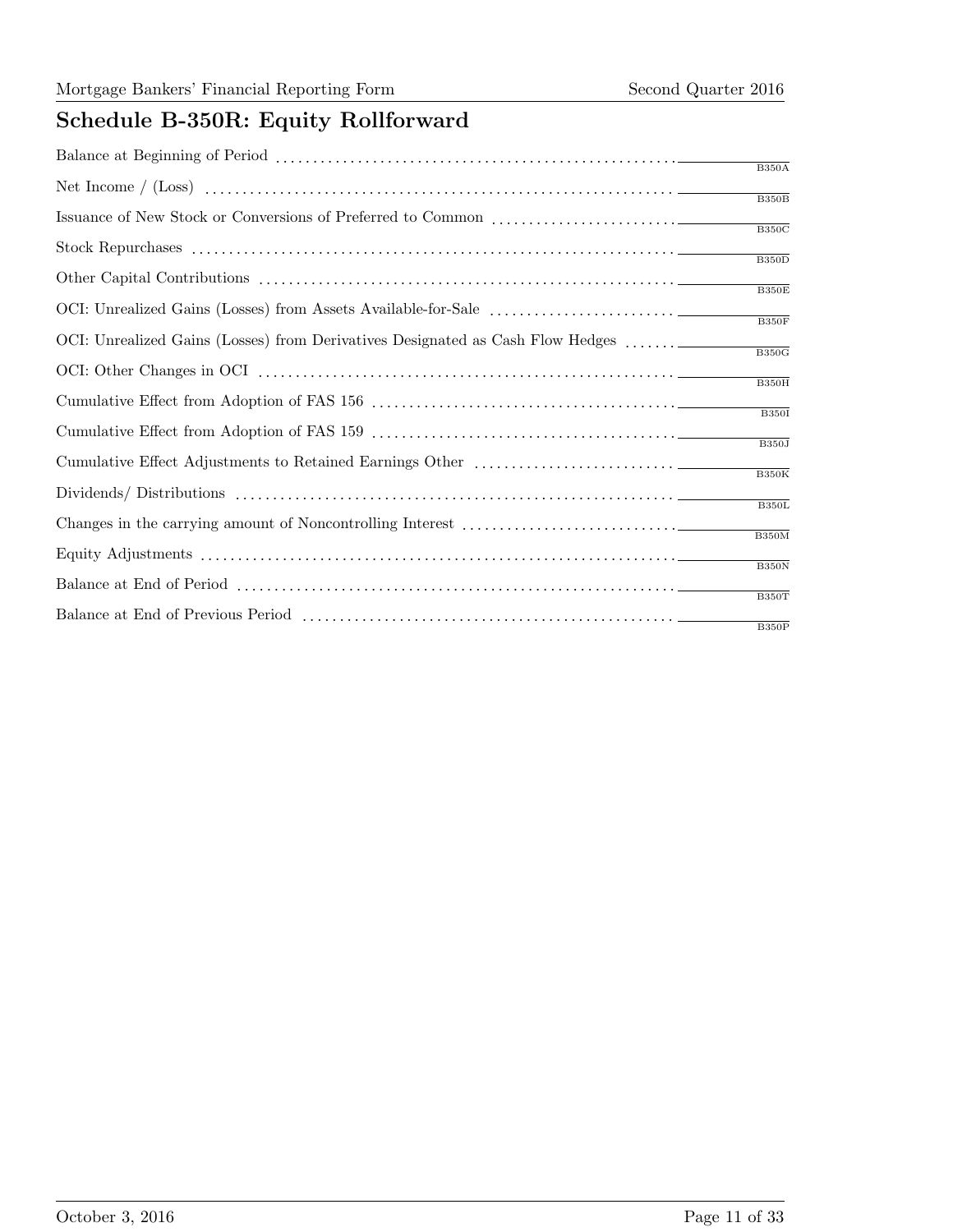## Schedule C: Income

1-4 Unit Residential Only

|                                                                                                            | Total              | Origination<br>Warehous-<br>ing, and<br>Secondary<br>Marketing | Servicing         | Multifamily/<br>Commercial | Residential<br>Portfolio<br>Manage-<br>ment and<br>All Other |
|------------------------------------------------------------------------------------------------------------|--------------------|----------------------------------------------------------------|-------------------|----------------------------|--------------------------------------------------------------|
| NET INTEREST INCOME                                                                                        |                    |                                                                |                   |                            |                                                              |
| <b>Interest Income</b>                                                                                     |                    |                                                                |                   |                            |                                                              |
| Warehousing Interest Income from<br>Loans Held For Sale Residential and<br>Multifamily/Commercial $\ldots$ | $\overline{CO10}$  | $\overline{CO10}$                                              |                   | $\overline{CO10}$          |                                                              |
| Interest Income on Loans Held for In-<br>vestment $\dots\dots\dots\dots\dots\dots\dots\dots\dots\dots$     | $\overline{C020}$  |                                                                |                   | C <sub>020</sub>           | CO <sub>20</sub>                                             |
| Interest Income from Securities Held<br>to Maturity                                                        | C <sub>030</sub>   |                                                                |                   | C <sub>030</sub>           | CO30                                                         |
| Interest Income from Securities Avail-<br>able for Sale $\dots\dots\dots\dots\dots\dots\dots\dots$         | $\overline{C040}$  |                                                                |                   | $\overline{C040}$          | CO40                                                         |
| Interest Income from Trading Securi-<br>ties                                                               | C <sub>050</sub>   |                                                                |                   | C <sub>050</sub>           | CO <sub>50</sub>                                             |
|                                                                                                            |                    |                                                                |                   |                            |                                                              |
| Other Interest Income                                                                                      | $\overline{C060}$  | $\overline{C060}$                                              | $\overline{C060}$ | $\overline{C060}$          | CO60                                                         |
| Recognition of Yield Adjustment<br>Servicing-Related/ Escrow Interest                                      | C070               | C070                                                           |                   | C070                       | CO70                                                         |
| $Income \dots \dots \dots \dots \dots \dots \dots \dots \dots \dots$                                       | $\overline{C}$ 080 |                                                                | C <sub>080</sub>  | C <sub>080</sub>           |                                                              |

Total Interest Incom $\mathbb{C}040$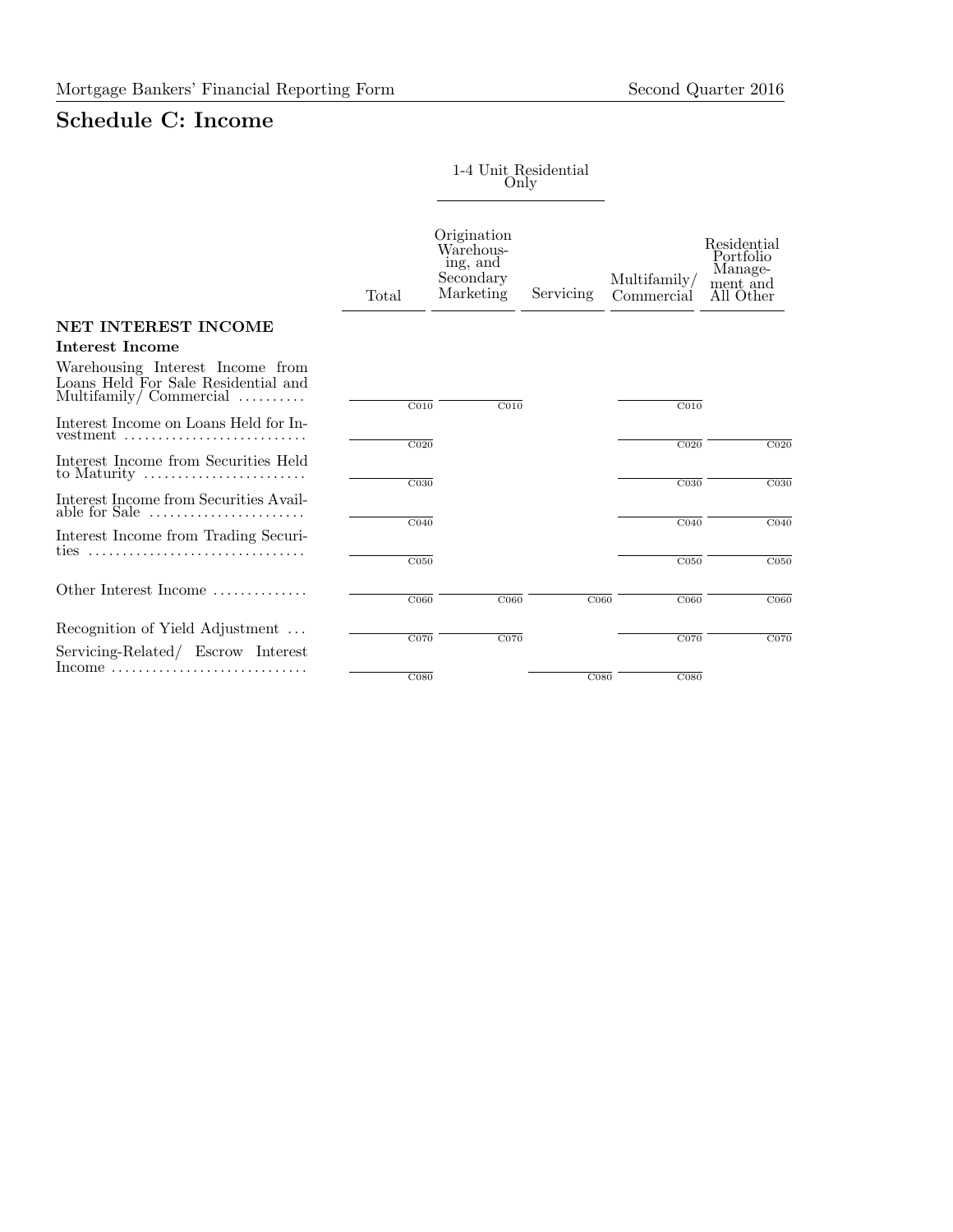### Mortgage Bankers' Financial Reporting Form Second Quarter 2016

| Origination Fees                                                                                                                                                     |                          |                          |                          |      |
|----------------------------------------------------------------------------------------------------------------------------------------------------------------------|--------------------------|--------------------------|--------------------------|------|
| Fees Received from Correspondents<br>and Brokers                                                                                                                     | C210                     | C210                     | C210                     |      |
| Broker Fees Received on Loans Bro-<br>kered Out $\dots\dots\dots\dots\dots\dots\dots\dots\dots\dots$                                                                 | $\overline{\text{C}220}$ | $\overline{\text{C}220}$ | C220                     |      |
| Other Originations-Related Income.                                                                                                                                   | C <sub>230</sub>         | C <sub>230</sub>         | C <sub>230</sub>         |      |
| Contra: Above Amounts Reclassified<br>as Gain on Sale or Deferred (under                                                                                             | $\overline{C240}$        | C <sub>240</sub>         | C <sub>240</sub>         |      |
| Origination-Related<br>Total<br>Non-<br>Interest Income                                                                                                              | $\overline{\text{C}250}$ | $\overline{\text{C}250}$ | C <sub>250</sub>         |      |
|                                                                                                                                                                      | C <sub>260</sub>         | C <sub>260</sub>         | C <sub>260</sub>         |      |
| Secondary Marketing Gains/ (Losses) On Sale<br>Gain (Loss) on Loans/ MBS Sold<br>with Servicing Retained (excluding<br>capitalized servicing) $\dots\dots\dots\dots$ |                          |                          |                          |      |
| Capitalized Servicing On Loans/<br>MBS Sold with Servicing Retained.                                                                                                 | C300                     | C300                     | C300                     |      |
| Gain (Loss) on Loans/ MBS Sold<br>with Servicing Released (excluding<br>servicing released premiums)                                                                 | $\overline{\text{C}310}$ | C310                     | C310                     |      |
| Servicing Released Premiums on<br>Loans/ MBS Sold with Servicing Re-                                                                                                 | C320                     | C320                     | C320                     |      |
|                                                                                                                                                                      | $\overline{\text{C}330}$ | C330                     | $\overline{\text{C}330}$ |      |
| Fees Paid to Brokers                                                                                                                                                 | C340                     | C340                     | C340                     |      |
| Direct Fees Reclassified as Gain on<br>Sale in Accordance with FAS $91 \ldots$                                                                                       |                          |                          |                          |      |
| Direct Expenses Reclassified as Gain<br>on Sale in Accordance with FAS 91                                                                                            | $\overline{\text{C}350}$ | C350                     | C350                     |      |
|                                                                                                                                                                      | C360                     | C360                     | C360                     |      |
| Recognition of Retained Interests).                                                                                                                                  | $\overline{\text{C}370}$ | C370                     | C370                     |      |
| Pair-Off Expenses and Other Hedge                                                                                                                                    |                          |                          |                          |      |
| Provision for Repurchase (EPD,<br>$FPD, etc.$ ) Reserve                                                                                                              | C380                     | C380                     | C380                     |      |
| LOCOM Adjustments on Loans Held<br>for Sale $\dots\dots\dots\dots\dots\dots\dots\dots\dots\dots$                                                                     | C390                     | ${\rm C}390$             | $_{\rm C390}$            |      |
| Income Relating to Interest Rate<br>Lock Commitments $(IRLCs)$                                                                                                       | C400                     | C400                     | C400                     |      |
| Gains/ (Losses) on Derivatives Used<br>to Hedge Interest Rate Locks and<br>Loans Held for Sale $\dots\dots\dots\dots\dots$                                           | $\overline{\text{C}410}$ | $\overline{\text{C}410}$ | $\overline{\text{C}410}$ |      |
| Gains/ (Losses) on Changes in Fair<br>Value of Loans Held for Sale                                                                                                   | C420                     | C420                     | C420                     |      |
| Other Secondary Marketing Gains<br>$(Losses)$                                                                                                                        | $\overline{\text{C}430}$ | $\overline{C430}$        | C430                     |      |
| Net Secondary Marketing Income<br>$Gain / (Loss)$ on Sale                                                                                                            | C440                     | C440                     | C440                     |      |
| <b>Servicing-Related Non-Interest Income</b>                                                                                                                         | $\overline{\text{C}450}$ | $\overline{\text{C}450}$ | $\overline{\text{C}450}$ |      |
| Servicing Fees, First Mortgages                                                                                                                                      |                          |                          |                          |      |
| Servicing Fees, Second Mortgages,                                                                                                                                    | C500                     | C500                     | C500                     |      |
| Reverse Mortgages, Other                                                                                                                                             | $\overline{\text{C}510}$ | $\overline{\text{C}510}$ | C510                     | C510 |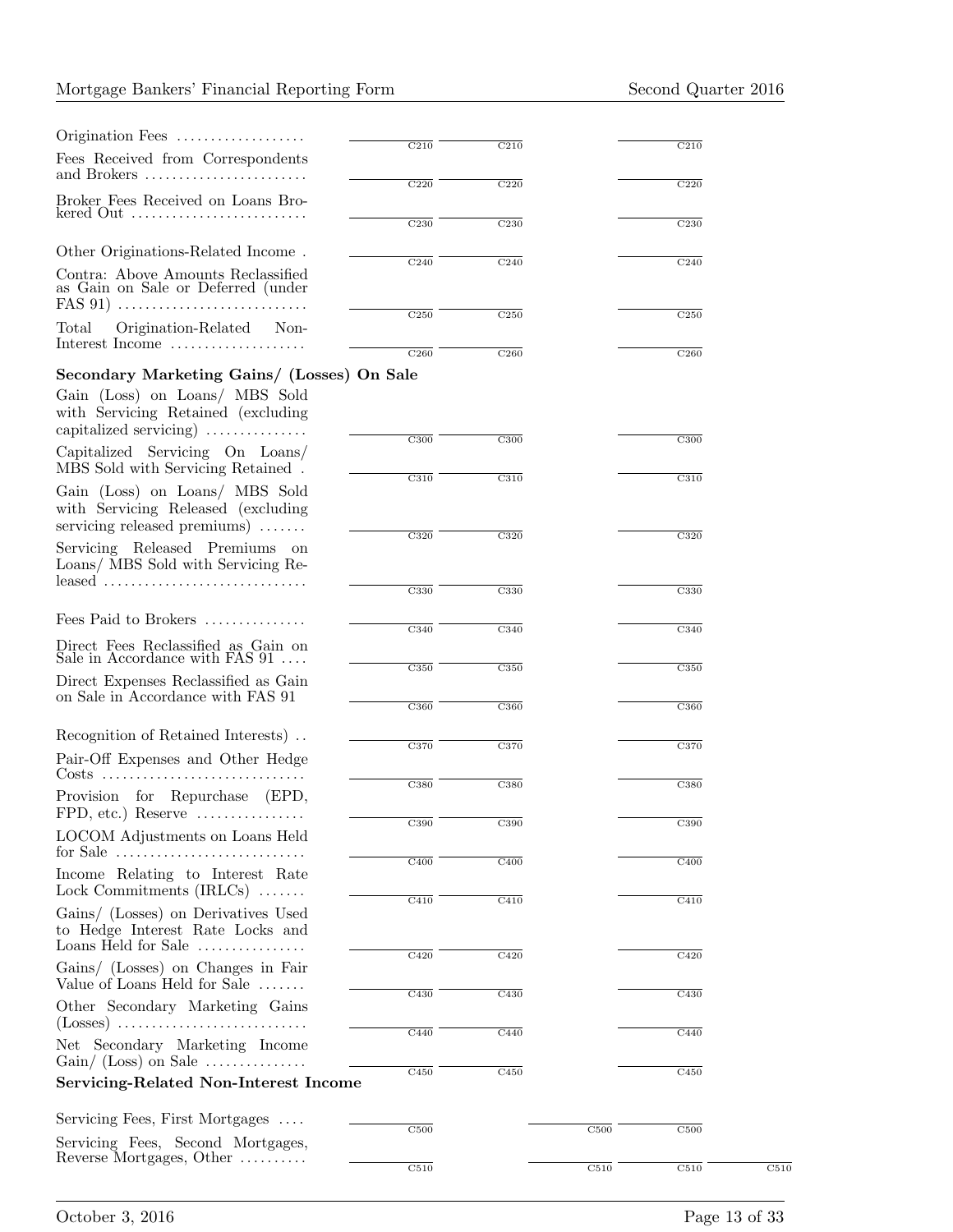#### Mortgage Bankers' Financial Reporting Form Second Quarter 2016

| Subservicing Fees Earned (including<br>intercompany subservicing fees) $\dots$      |                          |                   |                          |                          |                   |
|-------------------------------------------------------------------------------------|--------------------------|-------------------|--------------------------|--------------------------|-------------------|
| Subservicing<br>Fees<br>Intracompany                                                | C520                     |                   | C520                     | C520                     | C520              |
| Late Fees and Other Ancillary In-                                                   | C530                     |                   | C530                     | C530                     | C530              |
| $come \ldots \ldots \ldots \ldots$<br>Amortization of Mortgage Servicing            | C540                     |                   | C540                     | C540                     | C540              |
| Rights                                                                              | $\overline{\text{C}550}$ |                   | $\overline{\text{C}550}$ | $\overline{\text{C}550}$ |                   |
| Other Than Temporary Impairment                                                     |                          |                   | $\overline{\text{C}560}$ |                          |                   |
| Changes in MSR Valuation Allowance                                                  | C560                     |                   |                          | C560                     |                   |
| Change in MSR Value Due to Real-<br>ization of Cash Flows $(+/-)$                   | $\overline{\text{C}570}$ |                   | C570                     | C570                     |                   |
| Change in MSR Value Due to Market<br>and Model Changes $(+/-)$                      | $\overline{\text{C}580}$ |                   | $\overline{\text{C}580}$ | $\overline{\text{C}580}$ |                   |
| Gains (Losses) on Derivatives Used to                                               | $\overline{\text{C}590}$ |                   | C590                     | C590                     |                   |
| Hedge MSRs $(+/-)$                                                                  | C600                     |                   | $\overline{\text{C}600}$ | C600                     |                   |
| Other Changes in MSR Value $(+/-)$                                                  | $\overline{\text{C}610}$ |                   | $\overline{\text{C}610}$ | C610                     |                   |
| Net Gain (Loss) on Bulk Sales of Ser-                                               |                          |                   |                          |                          |                   |
| vicing Rights $\dots \dots \dots \dots \dots \dots \dots$                           | $\overline{C620}$        |                   | $\overline{C620}$        | $\overline{C620}$        |                   |
| Net Gain (Loss) from Sale of REO.                                                   | C630                     |                   | C630                     | C630                     | C630              |
| Other Servicing-Related Income                                                      | $\overline{\text{C}640}$ |                   | $\overline{\text{C}640}$ | $\overline{\text{C}640}$ |                   |
| Total Servicing-Related Non-Interest<br>$Income \ldots \ldots \ldots \ldots \ldots$ |                          |                   |                          |                          |                   |
| <b>Other Non-Interest Income</b>                                                    | C650                     |                   | C650                     | C650                     | C650              |
| Provision for Credit Losses on Loans<br>Held For Investment                         |                          |                   |                          |                          |                   |
| Other Than Temporary Impairment<br>(not MSR-Related) & Other Credit                 | C700                     |                   |                          | C700                     | C700              |
| Related Losses                                                                      | C710                     |                   |                          | C710                     | C710              |
| Net Gain (Loss) from Sale of Securi-<br>ties                                        |                          |                   |                          |                          |                   |
| Unrealized Gains/ (Losses) on Trad-<br>ing Securities                               | C720                     | C720              | C720                     | C720                     | C720              |
| Gains (Losses) on Other Derivatives<br>or Other Financial Instruments               | C730                     |                   |                          | C730                     | C730              |
| Gains/ (Losses) on Changes in Fair<br>Value of Loans Held for Investment            | $\overline{C740}$        | $\overline{C740}$ | $\overline{C740}$        | $\overline{C740}$        | $\overline{C740}$ |
| Pre-Tax Income/ $(Loss)$ from In-<br>vestments in JVs, Partnerships, and            | C750                     |                   |                          | ${\rm C}750$             | ${\rm C}750$      |
| Other Entities                                                                      | $\overline{C760}$        | $\overline{C760}$ | $\overline{C760}$        | $\overline{C760}$        | C760              |
| Other Non-Interest Income                                                           | $\overline{C770}$        | C770              | C770                     | C770                     | C770              |
| Total Other Non-Interest Income                                                     | $\overline{C780}$        | $\overline{C780}$ | $\overline{C780}$        | $\overline{C780}$        | C780              |
| Total Gross Income                                                                  |                          |                   |                          |                          |                   |
|                                                                                     | C800                     | C800              | C800                     | C800                     | C800              |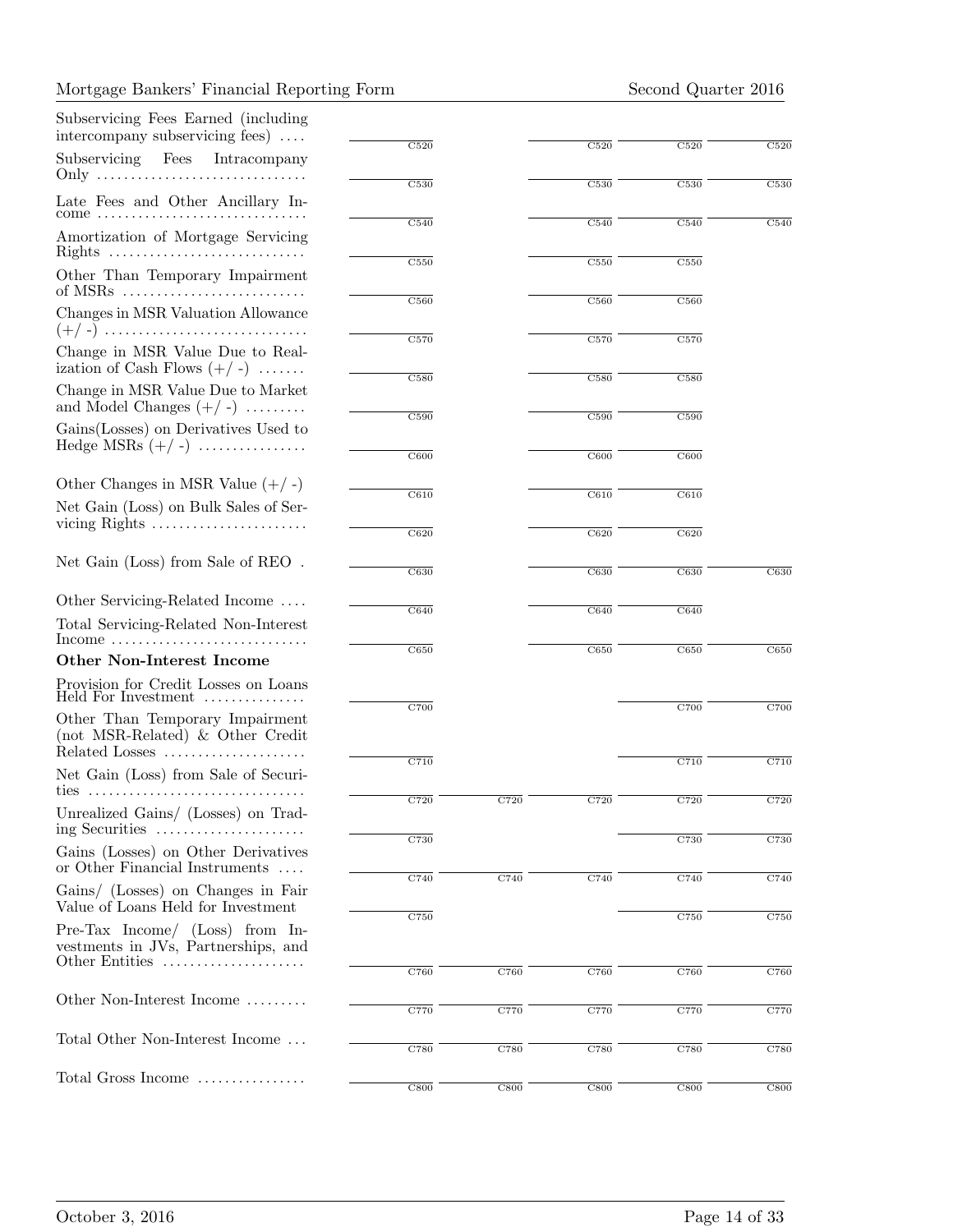## Schedule CF: Selected Cash Flow Data

| CF010 |
|-------|
|       |
| CF020 |
|       |
| CF030 |
| CF040 |
|       |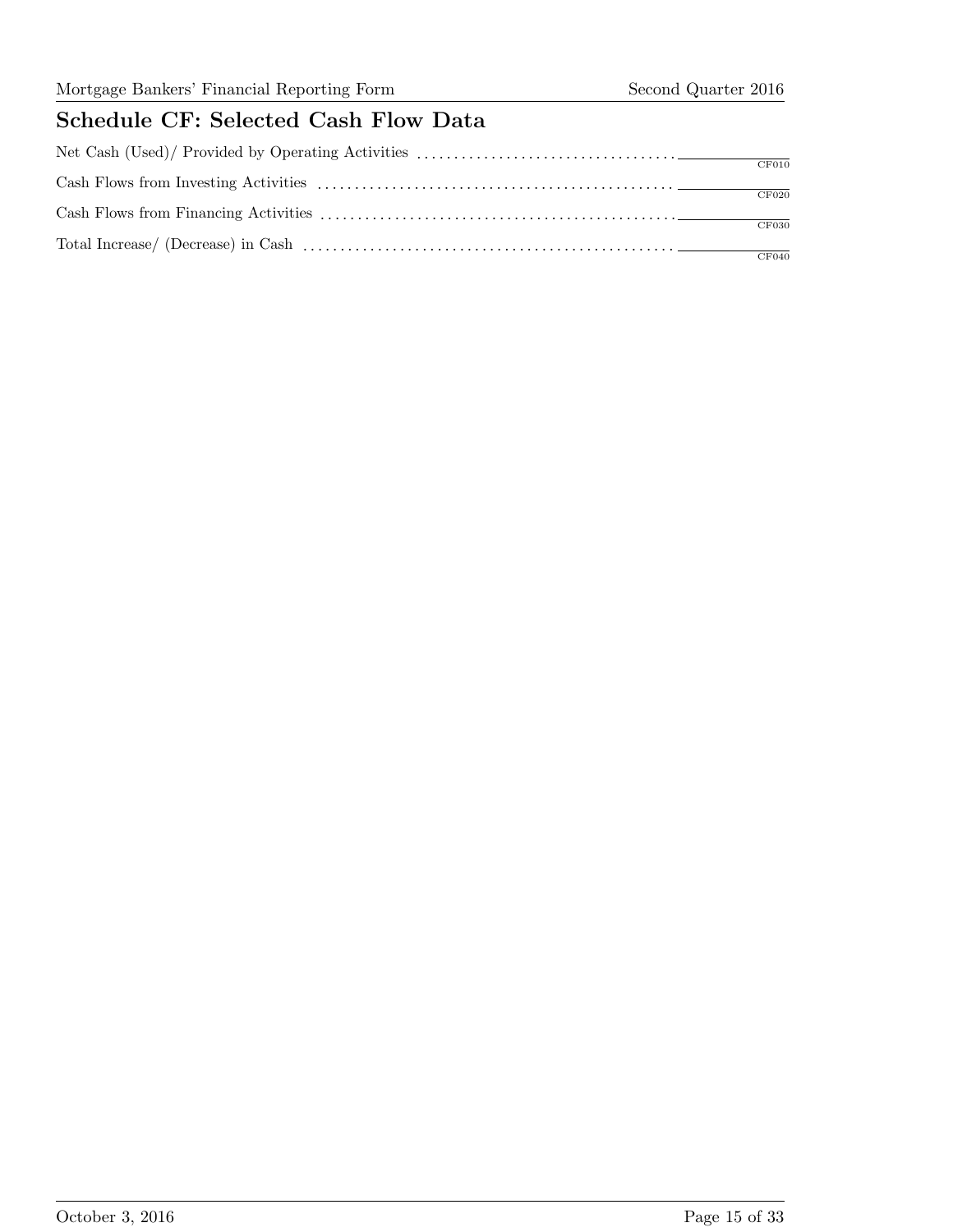## Schedule D: Non-Interest Expenses and Net Income

|                                                                                                                      |                   | 1-4 Unit_Residential<br>Only                                   |                   |                                        |                                                              |
|----------------------------------------------------------------------------------------------------------------------|-------------------|----------------------------------------------------------------|-------------------|----------------------------------------|--------------------------------------------------------------|
|                                                                                                                      | Total             | Origination<br>Warehous-<br>ing, and<br>Secondary<br>Marketing | Servicing         | Multifamily <sub>1</sub><br>Commercial | Residential<br>Portfolio<br>Manage-<br>ment and<br>All Other |
| Personnel Compensation (Non-Corporate)<br>Origination, Secondary Marketing and Warehousing Personnel                 |                   |                                                                |                   |                                        |                                                              |
| Loan Production                                                                                                      | D <sub>010</sub>  | D010                                                           |                   |                                        |                                                              |
| Loan Origination                                                                                                     |                   |                                                                |                   |                                        |                                                              |
| Warehousing and Secondary Market-<br>ing Personnel                                                                   | D020              | D <sub>0</sub> 20                                              |                   |                                        |                                                              |
| Post-Close and Other Production<br>Support Staff                                                                     | D030              | D030                                                           |                   |                                        |                                                              |
| Origination-Related<br>Management<br>and Directors                                                                   | D040              | D040                                                           |                   |                                        |                                                              |
|                                                                                                                      | $\overline{D050}$ | D050                                                           |                   | D <sub>050</sub>                       |                                                              |
| Other Origination-Related Personnel                                                                                  | D060              | D060                                                           |                   | D060                                   | D <sub>060</sub>                                             |
| Total Origination Compensation                                                                                       | D <sub>0</sub> 70 | D <sub>0</sub> 70                                              |                   | $\overline{D070}$                      | D <sub>070</sub>                                             |
| <b>Servicing Personnel</b>                                                                                           |                   |                                                                |                   |                                        |                                                              |
| Servicing-Related Management and<br>Directors                                                                        | D080              |                                                                | D <sub>080</sub>  | D080                                   |                                                              |
| Other Servicing-Related Personnel.                                                                                   | D090              |                                                                | D <sub>090</sub>  | D <sub>090</sub>                       |                                                              |
| Total Servicing Compensation                                                                                         | $\overline{D100}$ |                                                                | D <sub>100</sub>  | D100                                   |                                                              |
| <b>Other Personnel</b>                                                                                               |                   |                                                                |                   |                                        |                                                              |
| Other Personnel                                                                                                      | $\overline{D11}0$ |                                                                |                   |                                        | D110                                                         |
| Contra: Direct Personnel Expenses<br>Reclassified as Gain on Sale or Deferred in Accordance with FAS $91\,$ $\ldots$ |                   |                                                                |                   |                                        |                                                              |
|                                                                                                                      | $\overline{D120}$ | $\overline{D120}$                                              |                   | D120                                   | D120                                                         |
| Total Non-Corporate Compensation                                                                                     | $\overline{D130}$ | $\overline{D130}$                                              | $\overline{D130}$ | $\overline{D130}$                      | $\overline{D130}$                                            |
| MEMO: Amount of Direct Compen-<br>sation Related to Temporary / Con-<br>tractor Personnel                            |                   |                                                                |                   |                                        |                                                              |
|                                                                                                                      | $\overline{D140}$ | $\overline{D140}$                                              | $\overline{D140}$ | $\overline{D140}$                      | $\overline{D140}$                                            |
| <b>Other Personnel Expenses</b><br>Employee Benefits (including Educa-                                               |                   |                                                                |                   |                                        |                                                              |
| tion and Training $\ldots$                                                                                           | $\overline{D150}$ | $\overline{D150}$                                              | $\overline{D150}$ | $\overline{D150}$                      | D150                                                         |
| Other Personnel Expenses                                                                                             | D160              | D160                                                           | D160              | D160                                   | D <sub>160</sub>                                             |
| Total Other Personnel Expenses                                                                                       |                   |                                                                |                   |                                        |                                                              |
|                                                                                                                      | D <sub>170</sub>  | D170                                                           | D170              | D170                                   | D170                                                         |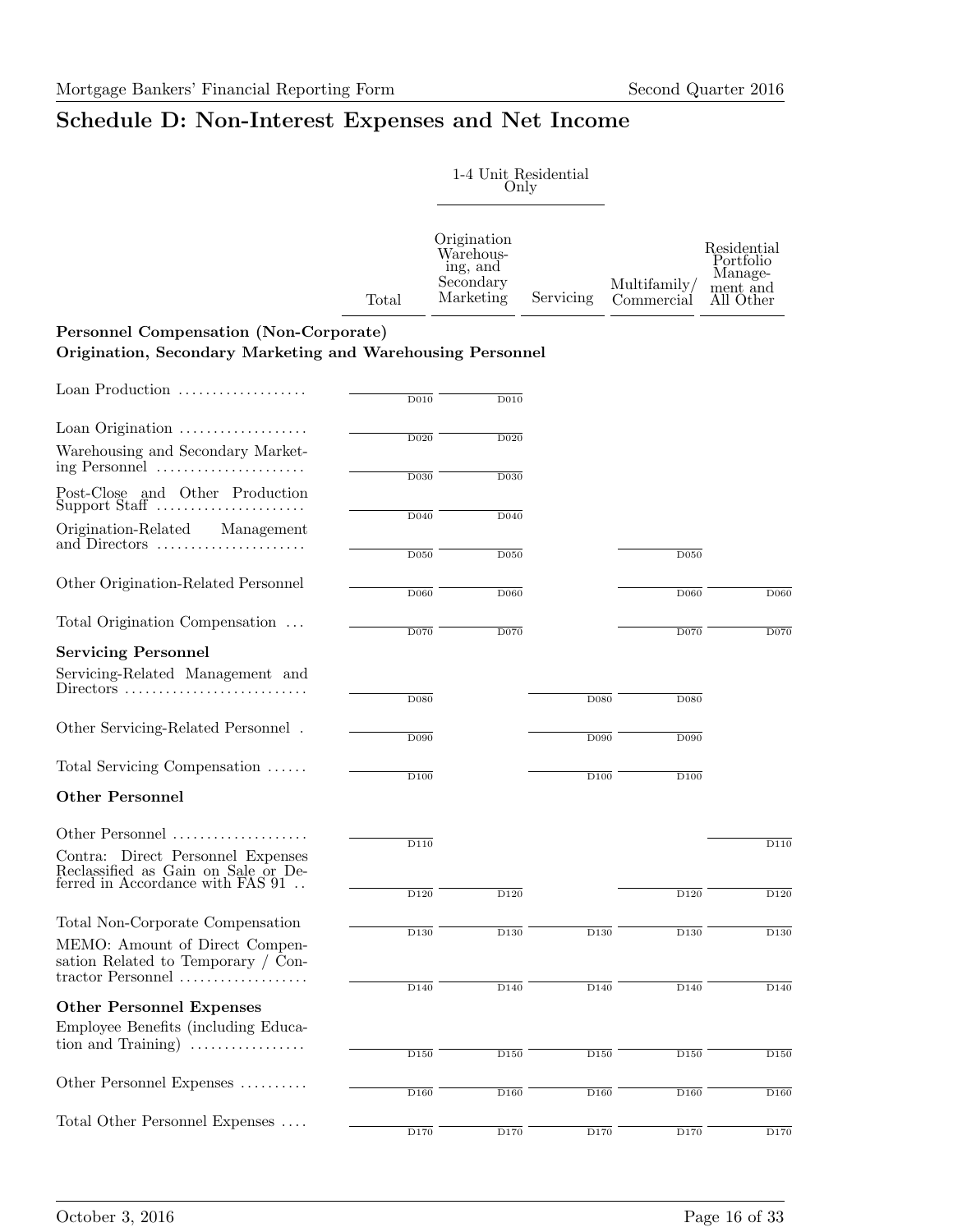#### Mortgage Bankers' Financial Reporting Form Second Quarter 2016

| Total Personnel Expenses                                                                                | $\overline{D180}$ | D180              | D180              | D180              | D <sub>180</sub> |
|---------------------------------------------------------------------------------------------------------|-------------------|-------------------|-------------------|-------------------|------------------|
| Occupancy and Equipment (includ-<br>ing depreciation)                                                   |                   |                   |                   |                   |                  |
| Technology-Related Expenses (in-<br>cluding depreciation) $\dots\dots\dots\dots\dots$                   | D200              | D200              | D200              | D200              | D200             |
|                                                                                                         | $\overline{D210}$ | $\overline{D210}$ | $\overline{D210}$ | $\overline{D210}$ | D210             |
| Outsourcing Fees<br>Professional Fees, Including Consult-                                               | D <sub>220</sub>  | D <sub>220</sub>  | D <sub>220</sub>  | D <sub>220</sub>  | D220             |
| $\text{ing}/\text{Advisory}/\text{Legal}\dots\dots\dots\dots$                                           | $\overline{D230}$ | $\overline{D230}$ | $\overline{D230}$ | D230              | D <sub>230</sub> |
| Subservicing Fees Paid Including In-<br>tercompany Subservicing Fees Paid.                              |                   |                   |                   |                   |                  |
| Unreimbursed Servicing Expenses for<br>Foreclosure and REO                                              | D <sub>240</sub>  | D <sub>240</sub>  | D <sub>240</sub>  | D <sub>240</sub>  | D240             |
| Changes in REO Valuation Al-                                                                            | $\overline{D250}$ | D250              | D250              | $\overline{D250}$ |                  |
| $lowance$                                                                                               | $\overline{D260}$ | D260              |                   | $\overline{D260}$ | D <sub>260</sub> |
| Provision For Other Losses                                                                              | D <sub>270</sub>  | D <sub>270</sub>  | D <sub>270</sub>  | D <sub>270</sub>  | D270             |
| All Other Non-Interest Expenses                                                                         | $\overline{D280}$ | $\overline{D280}$ | $\overline{D280}$ | $\overline{D280}$ | D <sub>280</sub> |
| Contra: Direct Operating Expenses<br>Reclassified as Gain On Sale or Deferred in Accordance with FAS 91 |                   |                   |                   |                   |                  |
|                                                                                                         | D290              | D290              | D <sub>290</sub>  | D <sub>290</sub>  | D <sub>290</sub> |
| Total - Other Non-Interest Expenses                                                                     | $\overline{D300}$ | $\overline{D300}$ | D300              | $\overline{D300}$ | D300             |
| Total Gross Non-Interest Expenses<br>$(before Corporate Allocation) \ldots$                             | $\overline{D310}$ | D310              | D310              | D310              | D310             |
| Net Income (Loss) before Corporate<br>Allocations and Minority Interest                                 |                   |                   |                   |                   |                  |
| Corporate Administration/ Overhead Allocations                                                          | $\overline{D320}$ | $\overline{D320}$ | $\overline{D320}$ | $\overline{D320}$ | D320             |
| Corporate Management                                                                                    |                   |                   |                   |                   |                  |
|                                                                                                         | D400              |                   |                   |                   |                  |
| Corporate Technology Charges                                                                            | $\overline{D410}$ |                   |                   |                   |                  |
| Goodwill Impairment                                                                                     | D420              |                   |                   |                   |                  |
| Other Corporate Expenses or Alloca-<br>tions not Included Above                                         | D430              |                   |                   |                   |                  |
| Total Corporate Administration/Al-<br>$location \dots \dots \dots \dots \dots \dots \dots \dots \dots$  |                   |                   |                   |                   |                  |
| Total Gross Non-Interest Expenses                                                                       | D440              |                   |                   |                   |                  |
| $(After Corporate Allocation) \ldots$                                                                   | D500              |                   |                   |                   |                  |
| Income Taxes, Non-recurring Items, and Minority Interest                                                |                   |                   |                   |                   |                  |
| Income $(Loss)$                                                                                         | D510              |                   |                   |                   |                  |
| Income Taxes $\dots\dots\dots\dots\dots\dots\dots\dots$                                                 |                   |                   |                   |                   |                  |
| Net Income (Loss) before Nonrecur-<br>ring Items & Minority Interest $\ldots$ .                         | D520              |                   |                   |                   |                  |
|                                                                                                         | D530              |                   |                   |                   |                  |

Nonrecurring Items . . . . . . . . . . . . . . . .  $\overline{\mathrm{D}540}$ Net Income (Loss) before Minority Interest . . . . . . . . . . . . . . . . . . . . . . . . . . . . . .  $\overline{\mathrm{D}550}$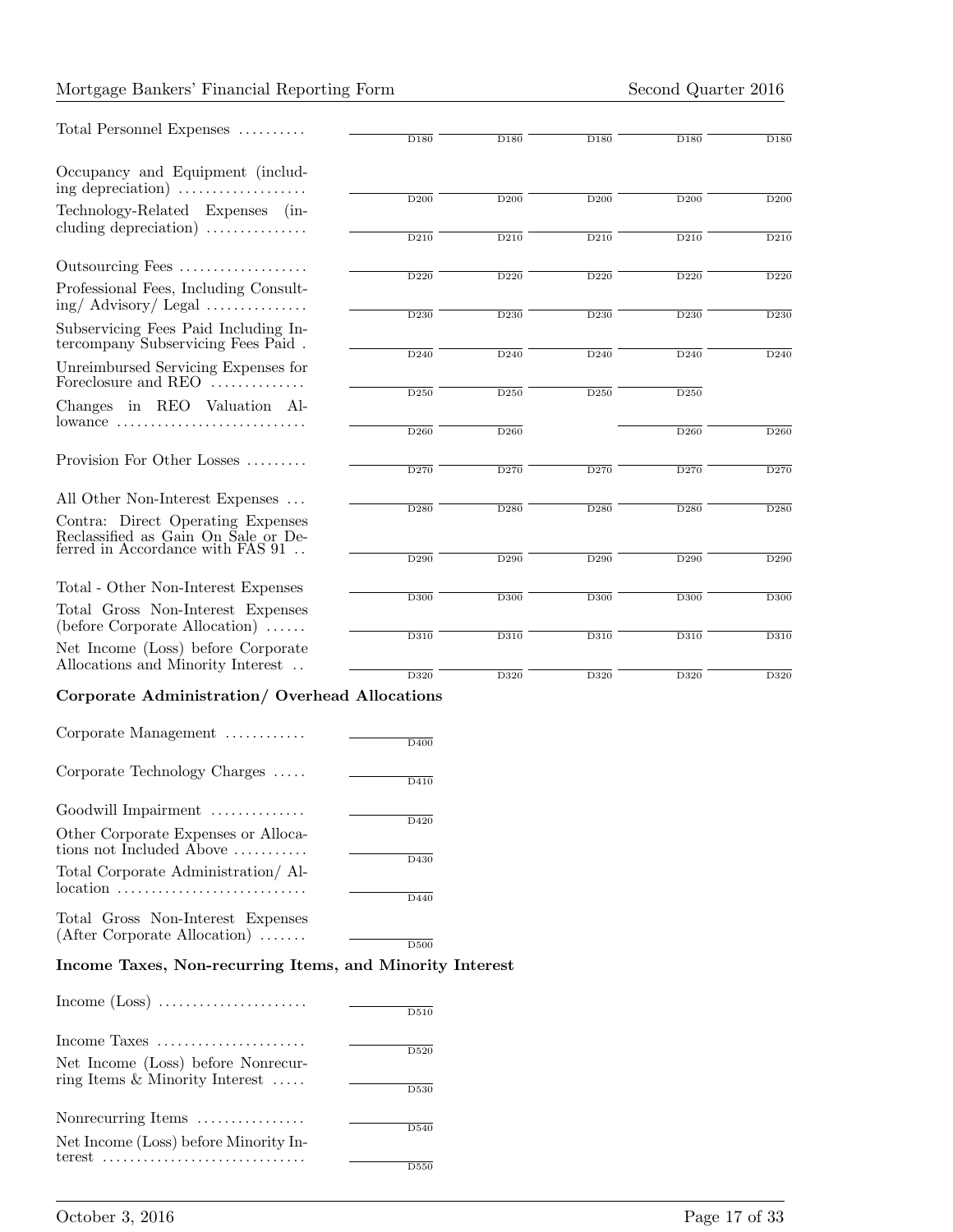Minority Interest ...................

Net Income (Loss) after Corporate Allocations and Minority Interest . .

 $\overline{\mathrm{D}600}$ 

D560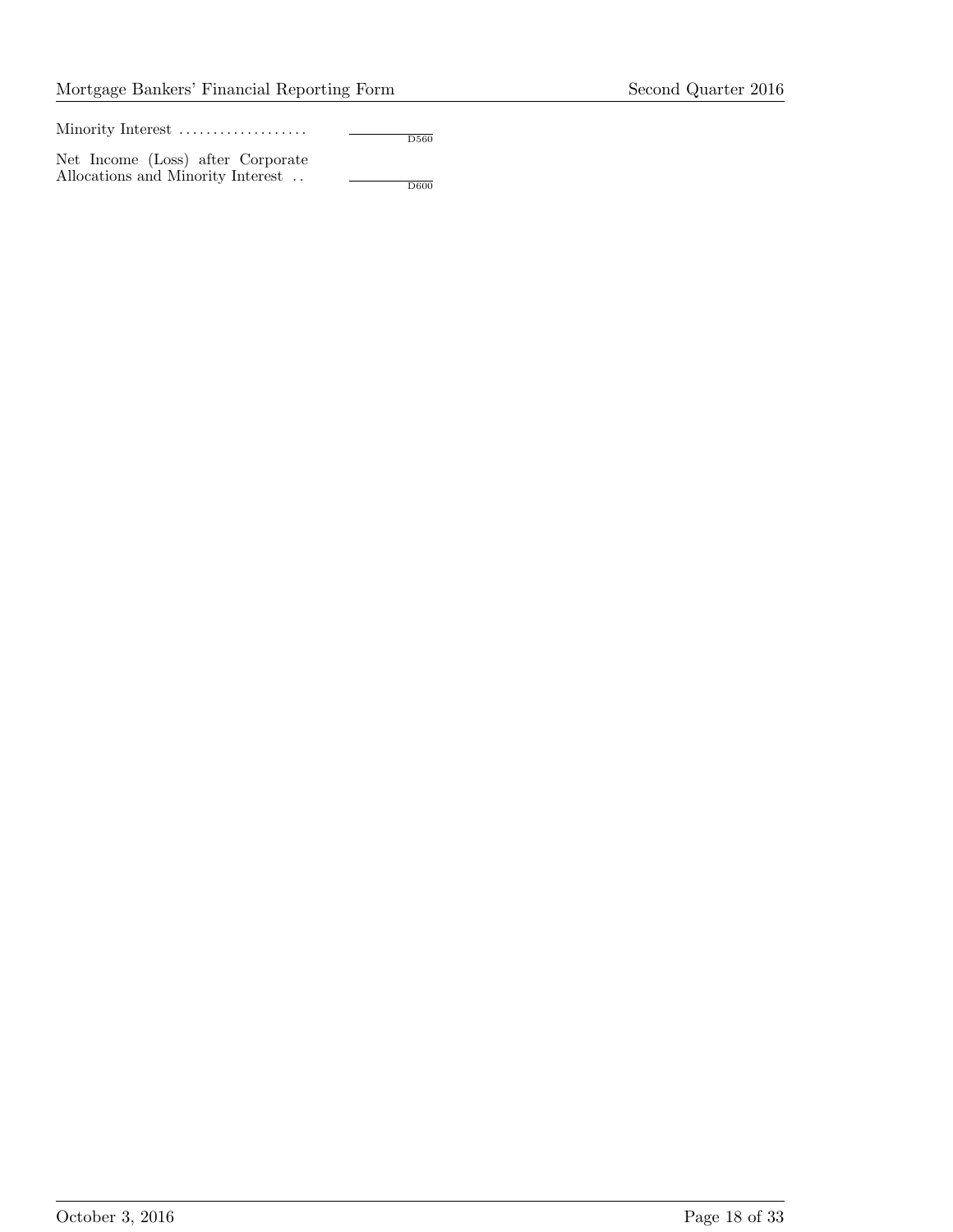### Schedule H: Average Number of Full-Time Equivalent (FTE) Employees

|                                                                                                                                |                          | 1-4 Unit Residential<br>Only                                   |                          |                                      |                                                              |
|--------------------------------------------------------------------------------------------------------------------------------|--------------------------|----------------------------------------------------------------|--------------------------|--------------------------------------|--------------------------------------------------------------|
|                                                                                                                                | Total                    | Origination<br>Warehous-<br>ing, and<br>Secondary<br>Marketing | Servicing                | Multifamily/<br>Commercial           | Residential<br>Portfolio<br>Manage-<br>ment and<br>All Other |
| <b>Origination Employees</b><br>Loan Production Officers (Sales Em-                                                            |                          |                                                                |                          |                                      |                                                              |
| Loan Origination Fulfillment/ Non-<br>Sales Employees                                                                          | H <sub>010</sub>         | H010                                                           |                          |                                      |                                                              |
| Warehousing and Marketing Employ-                                                                                              | H020                     | H020                                                           |                          |                                      |                                                              |
| Post-Close and Production Support                                                                                              | H030                     | H030                                                           |                          |                                      |                                                              |
| Origination-Related<br>Management<br>and Directors                                                                             | H040                     | H040                                                           |                          |                                      |                                                              |
| Other Origination-Related Personnel                                                                                            | H050                     | H050                                                           |                          | H <sub>050</sub>                     |                                                              |
| Total Origination Employees                                                                                                    | H <sub>060</sub>         | H060                                                           |                          | H060                                 | H060                                                         |
|                                                                                                                                | H070                     | H <sub>070</sub>                                               |                          | H070                                 | H070                                                         |
| <b>Servicing Employees</b><br>Servicing-Related Management and<br>$Directions \dots \dots \dots \dots \dots \dots \dots \dots$ |                          |                                                                |                          |                                      |                                                              |
| Other Servicing-Related Personnel.                                                                                             | <b>H080</b>              |                                                                | H <sub>0</sub> 80        | <b>H080</b>                          |                                                              |
| Total Servicing Employees                                                                                                      | H <sub>090</sub><br>H100 |                                                                | H <sub>090</sub><br>H100 | H <sub>090</sub><br>H <sub>100</sub> |                                                              |
| Other Employees                                                                                                                | H110                     | H110                                                           | H110                     | H110                                 | H110                                                         |
| Total Employees (before Corporate<br>Personnel)                                                                                |                          |                                                                |                          |                                      |                                                              |
| MEMO: Number of Employees In-<br>cluded Above Related to Temporary<br>/ Contractor Personnel                                   | H130                     | H130                                                           | H130                     | H130                                 | H130                                                         |
| Corporate Administration/Overhead<br>Employees                                                                                 | H140<br>H <sub>150</sub> | H140                                                           | H140                     | H140                                 | H140                                                         |
| Total Full-Time Equivalent Employ-<br>ees                                                                                      | H <sub>160</sub>         |                                                                |                          |                                      |                                                              |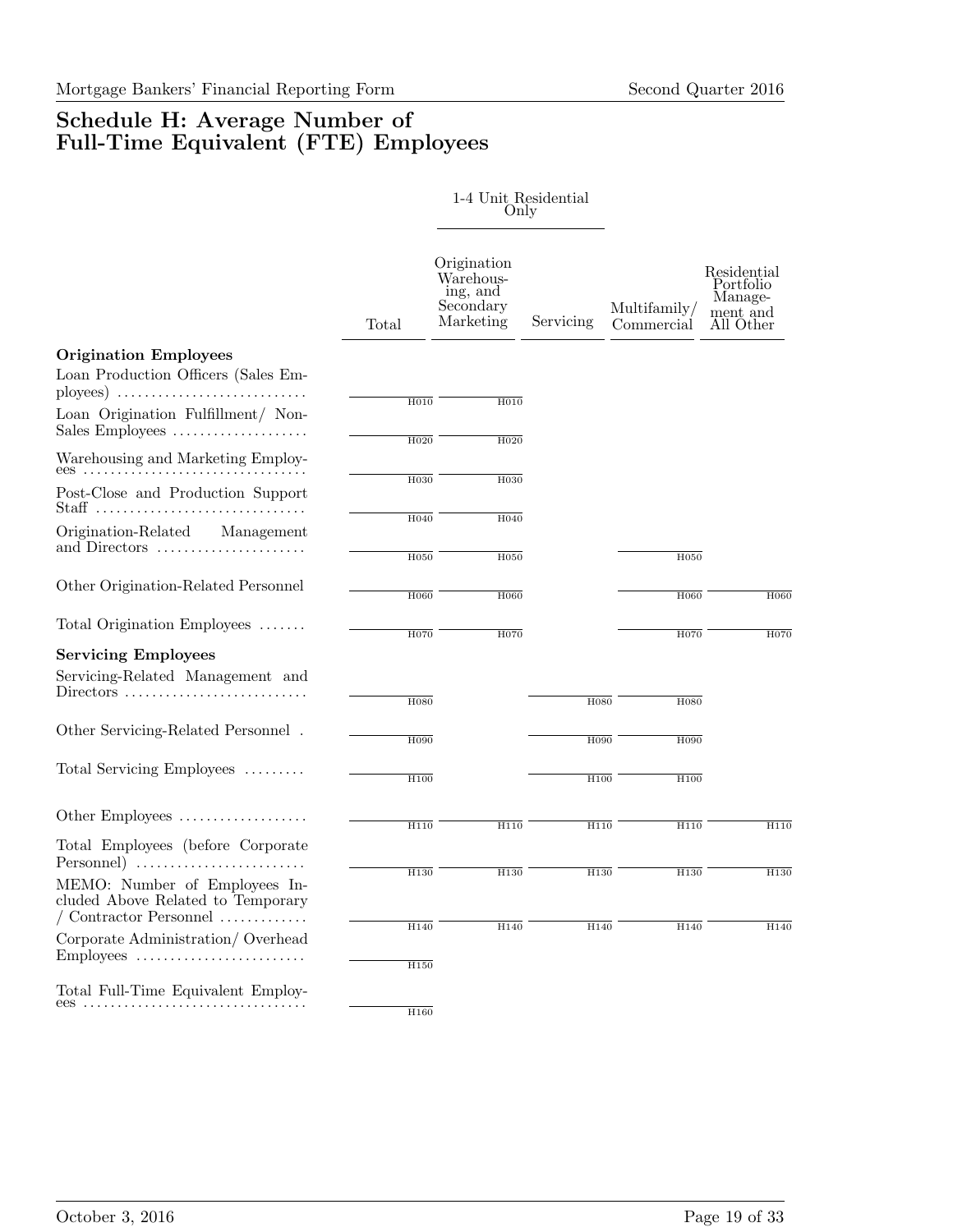# Schedule I: Loan Originations

|                                                     | UPB(\$000)        | Loan Count        | Average<br>Loan<br>$Size(\$000)$ |
|-----------------------------------------------------|-------------------|-------------------|----------------------------------|
| Residential First Mortgages (1-4 Unit)              |                   |                   |                                  |
| Government (FHA/VA/RHS) Fixed                       | $\overline{1010}$ | $\overline{1010}$ | I010                             |
| Government (FHA/VA/RHS) ARM                         | $\overline{1020}$ | $\overline{1020}$ | $\overline{1020}$                |
|                                                     | 1030              | 1030              | 1030                             |
|                                                     |                   |                   |                                  |
| Prime Non-Conforming (Jumbo) Fixed                  | $\overline{1040}$ | $\overline{1040}$ | $\overline{1040}$                |
| Prime Non-Conforming (Jumbo) ARM                    | $\overline{1050}$ | $\overline{1050}$ | $\overline{1050}$                |
|                                                     | <b>1060</b>       | <b>1060</b>       | <b>I060</b>                      |
|                                                     | <b>I070</b>       | <b>I070</b>       | <b>I070</b>                      |
|                                                     | <b>I080</b>       | <b>I080</b>       | <b>I080</b>                      |
| Total Residential First Mortgages                   | 1100              | <b>I100</b>       | 1100                             |
| <b>Other Mortgages</b>                              |                   |                   |                                  |
| Closed-End Second Mortgages                         | $\overline{1110}$ | $\overline{1110}$ | $\overline{1110}$                |
|                                                     | <b>I120</b>       | <b>I120</b>       | $\overline{1120}$                |
|                                                     | 1130              | $\overline{1130}$ | 1130                             |
| Construction and Land Development Loans, 1-4        |                   |                   |                                  |
| Multifamily LoansAgency                             | <b>I140</b>       | 1140              | <b>I140</b>                      |
| Commercial Mortgage Loans                           | <b>I150</b>       | <b>I150</b>       | <b>I150</b>                      |
|                                                     | <b>I160</b>       | <b>I160</b>       | <b>I160</b>                      |
|                                                     | <b>I170</b>       | 1170              | 1170                             |
|                                                     | <b>I180</b>       | <b>I180</b>       | <b>I180</b>                      |
| Total Mortgage Loans Originated                     | <b>I200</b>       | <b>I200</b>       | <b>I200</b>                      |
|                                                     | <b>I210</b>       | <b>I210</b>       | <b>I210</b>                      |
|                                                     | $\overline{1220}$ | $\overline{1220}$ | <b>I220</b>                      |
| Wholesale Broker                                    | <b>I230</b>       | 1230              | <b>I230</b>                      |
| Total First Residential Volume (must equal Total in | <b>I240</b>       | <b>I240</b>       | <b>I240</b>                      |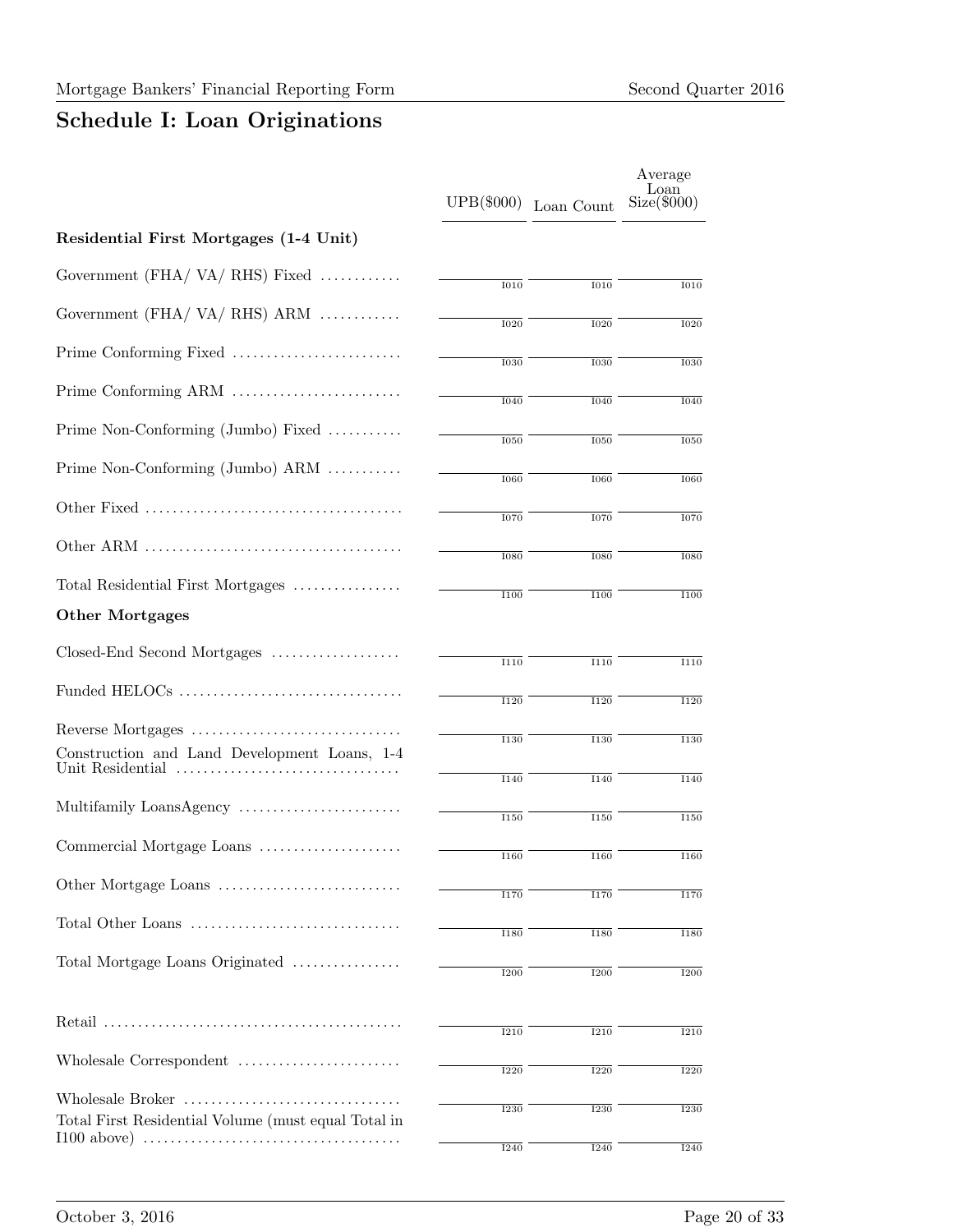|                                                  | <b>I250</b>       | <b>I250</b> | <b>I250</b> |
|--------------------------------------------------|-------------------|-------------|-------------|
|                                                  | 1251              | 1251        | 1251        |
| Total First Residential Volume                   | <b>I259</b>       | <b>I259</b> | <b>I259</b> |
|                                                  | <b>I260</b>       | <b>I260</b> | <b>I260</b> |
|                                                  |                   |             |             |
| Total First Mortgage Volume (must equal Total in | 1261              | 1261        | <b>I261</b> |
|                                                  | <b>I269</b>       | <b>I269</b> | <b>I269</b> |
|                                                  | <b>I270</b>       | <b>I270</b> |             |
|                                                  |                   |             | <b>I270</b> |
|                                                  | <b>I271</b>       | <b>I271</b> | <b>I271</b> |
| Total First Mortgage Volume (must equal Total in |                   |             |             |
|                                                  | <b>I279</b>       | <b>I279</b> | <b>I279</b> |
|                                                  |                   |             |             |
|                                                  | <b>I280</b>       | <b>I280</b> | <b>I280</b> |
|                                                  |                   |             |             |
| Total First Mortgage Volume (must equal Total in | <b>I281</b>       | <b>I281</b> | <b>I281</b> |
|                                                  |                   |             |             |
|                                                  | <b>I289</b>       | <b>I289</b> | <b>I289</b> |
|                                                  |                   |             |             |
|                                                  | $\overline{1290}$ | <b>I290</b> | <b>I290</b> |
|                                                  |                   |             |             |
| Total First Mortgage Volume (must equal Total in | <b>I291</b>       | <b>I291</b> | <b>I291</b> |
|                                                  | <b>I299</b>       | <b>I299</b> |             |
|                                                  |                   |             | <b>I299</b> |
| Loans with Prepayment Penalties                  |                   |             |             |
|                                                  | <b>I300</b>       | <b>I300</b> | 1300        |
| Loans without Prepayment Penalties               |                   |             |             |
| Total First Mortgage Volume (must equal Total in | 1301              | <b>I301</b> | <b>1301</b> |
|                                                  | <b>I309</b>       |             |             |
|                                                  |                   | 1309        | 1309        |
|                                                  |                   |             |             |
|                                                  | 1310              | 1310        | <b>I310</b> |
| Refinance Rate-Term                              |                   |             |             |
|                                                  | <b>I311</b>       | 1311        | <b>I311</b> |
| Refinance Cash-Out Refinances                    | 1312              | 1312        | <b>I312</b> |
|                                                  |                   |             |             |
| Refinance Restructure                            | <b>I313</b>       | <b>I313</b> | 1313        |
|                                                  |                   |             |             |
| Refinance Other/ Unknown                         | 1314              | 1314        | 1314        |
| Total First Mortgage Volume (must equal Total in |                   |             |             |
|                                                  | 1319              | <b>I319</b> | 1319        |
|                                                  |                   |             |             |
|                                                  | <b>I320</b>       | 1320        | <b>I320</b> |
|                                                  |                   |             |             |
|                                                  | 1321              | 1321        | 1321        |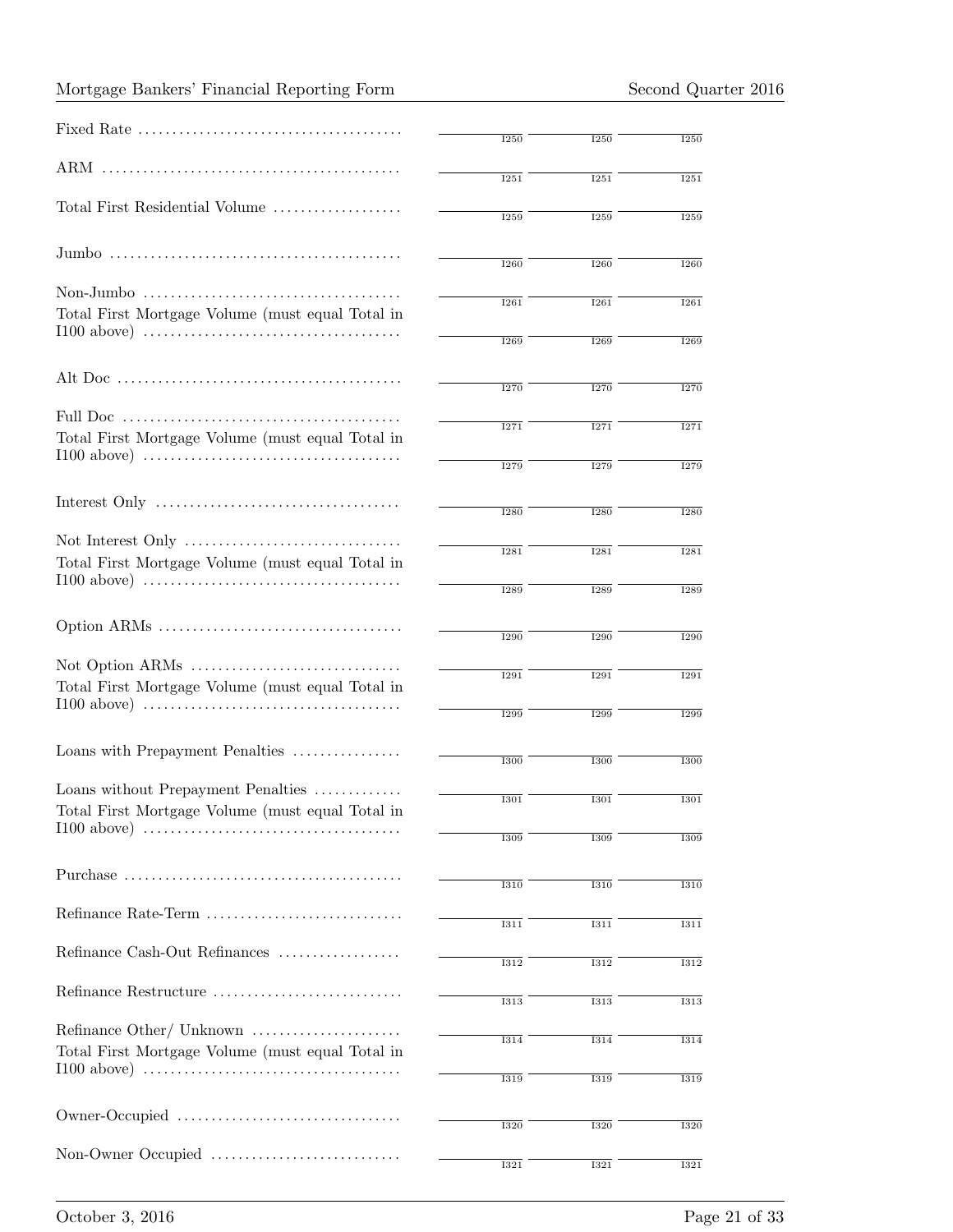|  |  |  | Mortgage Bankers' Financial Reporting Form |  |
|--|--|--|--------------------------------------------|--|
|--|--|--|--------------------------------------------|--|

| Total First Mortgage Volume (must equal Total in                                                            |             |             |             |              |
|-------------------------------------------------------------------------------------------------------------|-------------|-------------|-------------|--------------|
|                                                                                                             | 1329        | <b>I329</b> | 1329        |              |
| Loans with Private Mortgage Insurance                                                                       |             |             |             |              |
|                                                                                                             | <b>I330</b> | <b>I330</b> | 1330        |              |
| Loans without Private Mortgage Insurance<br>Total First Mortgage Volume (must equal Total in                | 1331        | 1331        | 1331        |              |
|                                                                                                             | 1339        | <b>I339</b> | 1339        |              |
| Loans with Piggyback Seconds or Funded HELOCs                                                               | <b>I340</b> | <b>I340</b> | <b>I340</b> |              |
| Loans without Piggyback Seconds or Funded HE-                                                               |             |             |             |              |
| Total First Mortgage Volume (must equal Total in                                                            | 1341        | 1341        | 1341        |              |
| First Mortgage Borrower's FICO Score Distribution                                                           | <b>I349</b> | <b>I349</b> | <b>I349</b> |              |
|                                                                                                             |             |             |             |              |
|                                                                                                             | 1350        | <b>I350</b> | <b>I350</b> |              |
| Greater than 600 but less than or equal to $650$                                                            | 1351        | 1351        | 1351        |              |
| Greater than 650 but less than or equal to 700 $\dots$                                                      | <b>I352</b> | <b>I352</b> | <b>I352</b> |              |
| Greater than 700 but less than or equal to $750$                                                            | <b>I353</b> | <b>I353</b> | <b>I353</b> |              |
| Total First Mortgage Volume (must equal Total in                                                            | 1354        | 1354        | 1354        |              |
|                                                                                                             | 1359        | 1359        | <b>I359</b> |              |
|                                                                                                             |             |             |             | Average      |
| Average FICO Score for First Mortgage Borrowers<br>$(simple average based on loan count) \dots \dots \dots$ |             |             |             | К            |
| Average FICO Score for Second and HELOC Mort-<br>gage Borrowers (simple average based on loan<br>count)     |             |             |             |              |
| First Mortgage Loan-to-Value (LTV) Distribution                                                             |             |             |             | $\mathbf{I}$ |
|                                                                                                             |             |             |             |              |
|                                                                                                             | <b>I370</b> | <b>I370</b> | <b>I370</b> |              |
| Greater than 60% but less than or equal to 70%                                                              | <b>I371</b> | <b>I371</b> | <b>I371</b> |              |
| Greater than 70% but less than or equal to 80%                                                              | <b>I372</b> | <b>I372</b> | <b>I372</b> |              |
| Greater than 80% but less than or equal to 90%                                                              | <b>I373</b> | <b>I373</b> | 1373        |              |
| Greater than $90\%$ but less than or equal to $100\%$ .                                                     | <b>I374</b> | <b>I374</b> | <b>I374</b> |              |
|                                                                                                             |             |             |             |              |
| Total First Mortgage Volume (must equal Total in                                                            | <b>I375</b> | <b>I375</b> | <b>I375</b> |              |
|                                                                                                             | <b>I379</b> | <b>I379</b> | <b>I379</b> |              |

I360

I365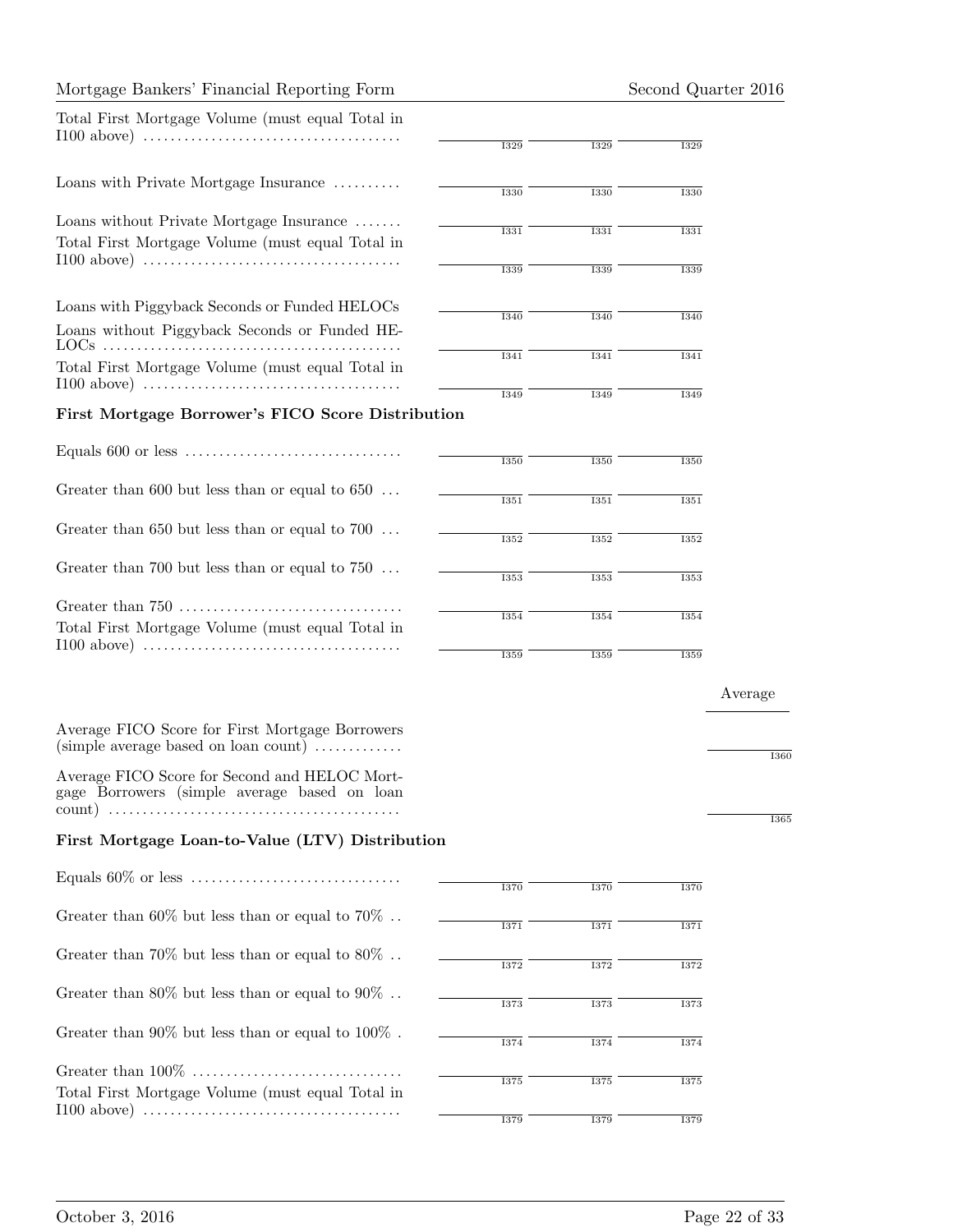|                                                                                                          |                   |                  |             | Wtd.<br>Average |
|----------------------------------------------------------------------------------------------------------|-------------------|------------------|-------------|-----------------|
| Weighted Average LTV on First Mortgages Only<br>(enter two-decimal figure, e.g., $87.65$ for $87.65\%$   |                   |                  |             | 1380            |
| Weighted Average CLTV Combined First and Sec-<br>ond Mortgages (enter two-decimal figure, e.g., 87.65)   |                   |                  |             |                 |
| Weighted Average Coupon at Origination on First<br>Mortgages Only (enter two-decimal figure, e.g., 6.78) |                   |                  |             | <b>I385</b>     |
| First Mortgage Residential Loans Sold by Investor Type                                                   |                   |                  |             | 1390            |
| Production Sold to Secondary Market Agencies                                                             |                   |                  |             |                 |
| (Fannie, Freddie, Ginnie)                                                                                | <b>I400</b>       | <b>I400</b>      | <b>I400</b> |                 |
|                                                                                                          |                   |                  |             |                 |
| Production Sold to Others (Non-Affiliate)                                                                | <b>I401</b>       | <b>I401</b>      | I401        |                 |
| Production Sold to Others (Affiliate)                                                                    |                   |                  |             |                 |
|                                                                                                          | <b>I402</b>       | 1402             | I402        |                 |
| Production Kept in Portfolio/ Held for Investment                                                        | $\overline{1403}$ | <b>I403</b>      | <b>I403</b> |                 |
| Production Sold through Non-Agency Securitiza-<br>tions with Sale Treatment                              |                   |                  |             |                 |
| Production Sold through Non-Agency Securitiza-                                                           | I404              | <b>I404</b>      | I404        |                 |
| tions without Sale Treatment                                                                             | <b>I405</b>       | <b>I405</b>      | <b>I405</b> |                 |
|                                                                                                          |                   |                  |             |                 |
| Total 1 4 Unit Residential Loans Sold this Period                                                        | I409              | I <sub>409</sub> | I409        |                 |
|                                                                                                          |                   |                  |             |                 |
|                                                                                                          |                   |                  |             |                 |
| Production Sold Servicing Released                                                                       | <b>I410</b>       | I410             | <b>I410</b> |                 |
| Production Brokered Out                                                                                  |                   |                  |             |                 |
|                                                                                                          | <b>I420</b>       | <b>I420</b>      | <b>I420</b> |                 |
|                                                                                                          |                   |                  |             | Ratio           |
| Pull-Through Ratio (enter two-decimal figure, e.g.,                                                      |                   |                  |             |                 |
|                                                                                                          |                   |                  |             |                 |
| Total Multifamily/Commercial Loans Sold This Pe-                                                         |                   |                  |             | <b>I430</b>     |
|                                                                                                          | I440              | I440             | I440        |                 |
| <b>Warehouse Period</b>                                                                                  |                   |                  |             |                 |
|                                                                                                          |                   |                  |             |                 |
|                                                                                                          |                   |                  |             | Days            |
| Average Days in Warehouse1-4 Unit Residential                                                            |                   |                  |             |                 |
|                                                                                                          |                   |                  |             | <b>I450</b>     |
|                                                                                                          |                   |                  |             |                 |
| Average Days in WarehouseMultifamily Loans                                                               |                   |                  |             | 1455            |
| Average Days in WarehouseCommercial Mortgage                                                             |                   |                  |             |                 |
|                                                                                                          |                   |                  |             | <b>I456</b>     |
| Production Warehoused in Excess of 90 Days as of<br>Period End1-4 Unit Residential Mortgages Only        |                   |                  |             |                 |
|                                                                                                          | <b>I460</b>       | <b>I460</b>      | <b>I460</b> |                 |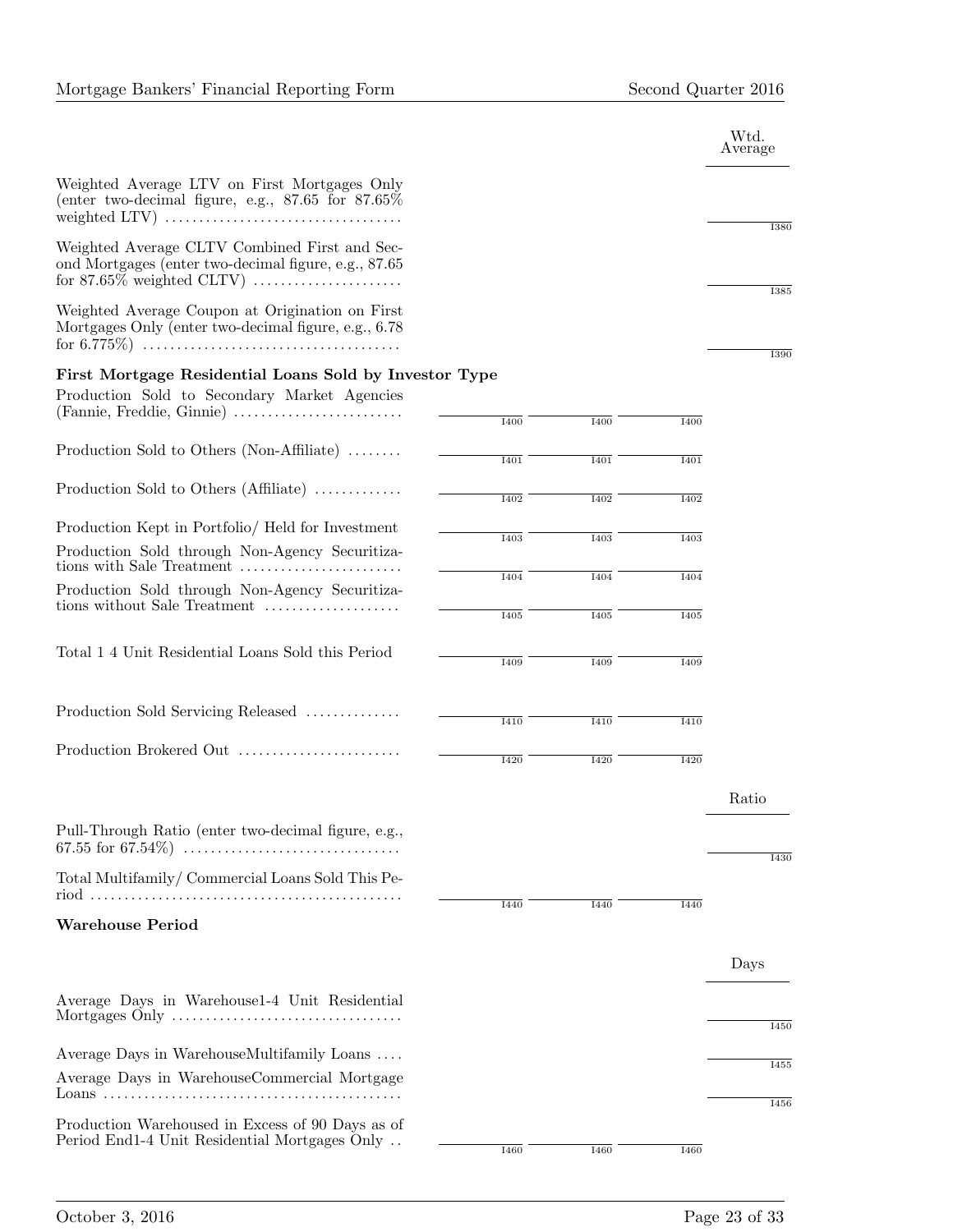## Schedule K: Debt Facilities

|                                        | Facility Provider<br>Name | Facility<br>Provided<br>by Affiliate | Facility Type | Outstanding<br>Borrowings<br>$(\$000)$ | Credit Facility<br>Limit $(\$000)$ | Committed<br>$(\$000)$ | Uncommitted<br>$(\$000)$ | Wtd Avg<br>Advance Rate | <b>TNW</b><br>Requirements<br>$(\$000)$ | Covenant<br>Violations | Waiver for<br>Violation | Facility<br>Expiration<br>Date |
|----------------------------------------|---------------------------|--------------------------------------|---------------|----------------------------------------|------------------------------------|------------------------|--------------------------|-------------------------|-----------------------------------------|------------------------|-------------------------|--------------------------------|
| Facility $#1$                          |                           |                                      |               |                                        |                                    |                        |                          |                         |                                         |                        |                         |                                |
| Facility $#2$                          | K010A                     | K020A                                | <b>K030A</b>  | K040A                                  | K050A                              | K060A                  | <b>K070A</b>             | <b>K080A</b>            | <b>K090A</b>                            | K100A                  | K110A                   | K120A                          |
| Facility $#3$                          | K010B                     | K020B                                | K030B         | K040B                                  | K050B                              | K060B                  | K070B                    | K080B                   | K090B                                   | K100B                  | K110B                   | K120B                          |
| Facility $#4$                          | K010C                     | K020C                                | K030C         | K040C                                  | K050C                              | K060C                  | K070C                    | K080C                   | K090C                                   | K100C                  | K110C                   | K120C                          |
| Facility $#5$                          | K010D                     | K020D                                | K030D         | K040D                                  | K050D                              | K060D                  | K070D                    | K080D                   | K090D                                   | K100D                  | K110D                   | K120D                          |
| Facility $\#6$                         | KO10E                     | K020E                                | K030E         | K040E                                  | K050E                              | K060E                  | KO70E                    | K080E                   | K090E                                   | K100E                  | K110E                   | K120E                          |
| Facility $#7$                          | KO10F                     | K020F                                | K030F         | K040F                                  | K050F                              | K060F                  | K070F                    | K080F                   | K090F                                   | K100F                  | K110F                   | K120F                          |
| Facility $#8$                          | K010G                     | K020G                                | K030G         | K040G                                  | K050G                              | K060G                  | K070G                    | K080G                   | K090G                                   | K100G                  | K110G                   | <b>K120G</b>                   |
| Facility $#9$                          | K010H                     | K020H                                | K030H         | K040H                                  | K050H                              | K060H                  | KO70H                    | <b>K080H</b>            | K090H                                   | K100H                  | K110H                   | K120H                          |
| Facility $\#10$                        | K010I                     | K020I                                | K030I         | K040I                                  | K050I                              | K060I                  | K070I                    | K080I                   | K090I                                   | K100I                  | K110I                   | K120I                          |
| Total Other<br>Facilities              | K010J                     | K020J                                | K030J         | K040J                                  | K050J                              | K060J                  | K070J                    | K080J                   | K090J                                   | K100J                  | K110J                   | K120J                          |
| Total                                  |                           |                                      |               | K040K                                  | K050K                              | K060K                  | K070K                    |                         |                                         |                        |                         |                                |
| MEMO: Total<br>Number of<br>Facilities |                           |                                      |               | K040T                                  | K050T                              | K060T                  | K070T                    |                         |                                         |                        |                         |                                |

K130T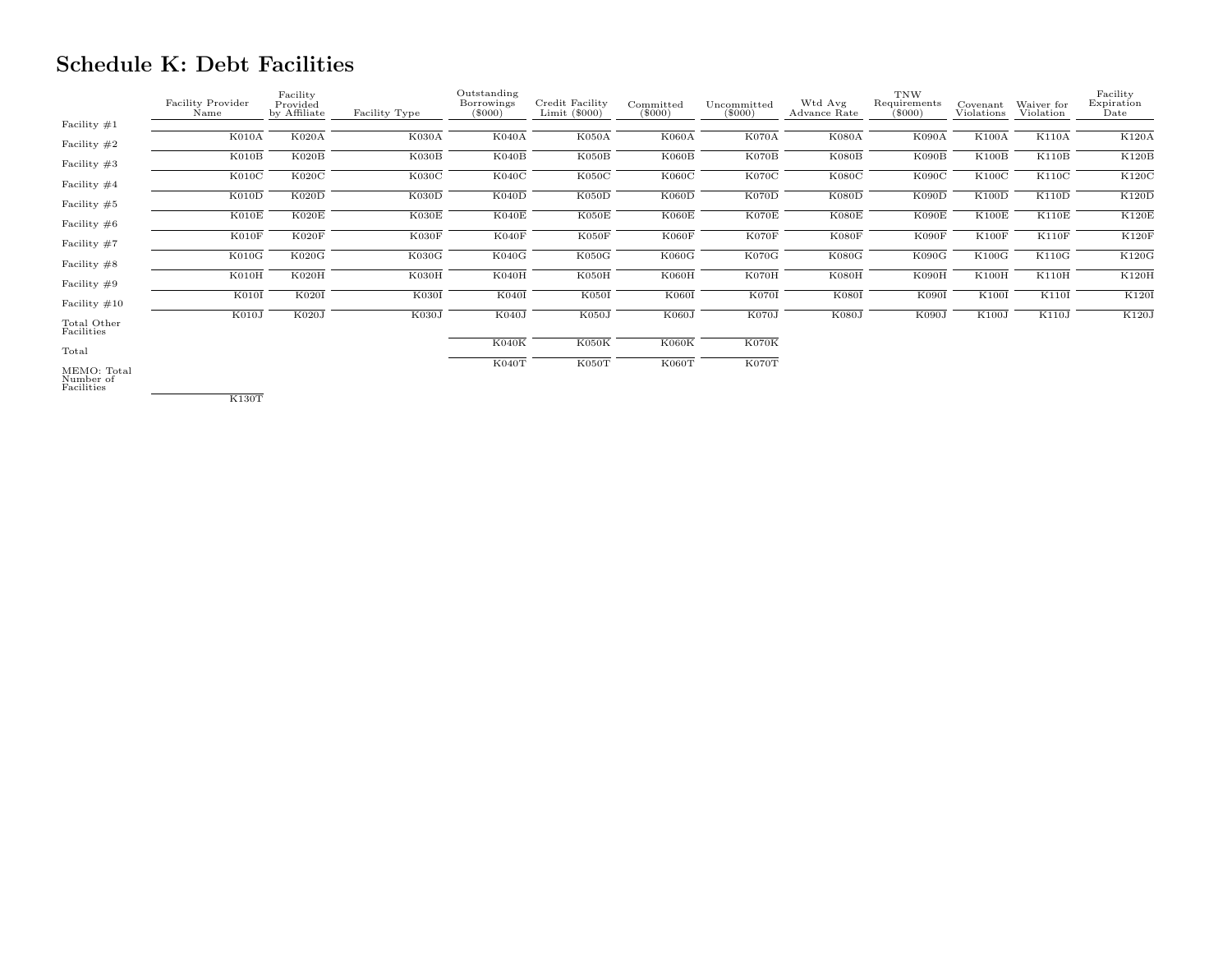# Schedule K: Servicing Facilities

|                                                                              | Facility Provider<br>Name | Facility<br>Provided<br>by Affiliate | Facility Type | Outstanding<br>Borrowings<br>$(\$000)$ | Credit Facility<br>Limit $(\$000)$ | Committed<br>$(\$000)$ | Uncommitted<br>$(\$000)$ | Wtd Avg<br>Advance Rate | <b>TNW</b><br>Requirements<br>$(\$000)$ | Covenant<br>Violations | Waiver for<br>Violation | Facility<br>Expiration<br>Date |
|------------------------------------------------------------------------------|---------------------------|--------------------------------------|---------------|----------------------------------------|------------------------------------|------------------------|--------------------------|-------------------------|-----------------------------------------|------------------------|-------------------------|--------------------------------|
| Facility $\#1$                                                               |                           |                                      |               |                                        |                                    |                        |                          |                         |                                         |                        |                         |                                |
| Facility $#2$                                                                | <b>K210A</b>              | K220A                                | K230A         | K240A                                  | K250A                              | K260A                  | <b>K270A</b>             | <b>K280A</b>            | K290A                                   | <b>K300A</b>           | K310A                   | K320A                          |
| Facility $#3$                                                                | K210B                     | K220B                                | K230B         | K240B                                  | K250B                              | K260B                  | K270B                    | K280B                   | K290B                                   | K300B                  | K310B                   | K320B                          |
| Facility $#4$                                                                | K210C                     | K220C                                | <b>K230C</b>  | K240C                                  | K250C                              | K260C                  | <b>K270C</b>             | K280C                   | K290C                                   | K300C                  | K310C                   | K320C                          |
| Facility $#5$                                                                | K210D                     | K220D                                | K230D         | K240D                                  | K250D                              | K260D                  | K270D                    | K280D                   | K290D                                   | K300D                  | K310D                   | K320D                          |
| Facility $#6$                                                                | K210E                     | K220E                                | K230E         | K240E                                  | K250E                              | K260E                  | K270E                    | K280E                   | K290E                                   | K300E                  | <b>K310E</b>            | K320E                          |
| Facility $#7$                                                                | K210F                     | K220F                                | K230F         | K240F                                  | K250F                              | K260F                  | K270F                    | K280F                   | K290F                                   | K300F                  | K310F                   | K320F                          |
| Facility $#8$                                                                | K210G                     | K220G                                | <b>K230G</b>  | K240G                                  | <b>K250G</b>                       | K260G                  | <b>K270G</b>             | K280G                   | K290G                                   | <b>K300G</b>           | <b>K310G</b>            | <b>K320G</b>                   |
| Facility $#9$                                                                | K210H                     | K220H                                | K230H         | K240H                                  | K250H                              | K260H                  | K270H                    | K280H                   | K290H                                   | <b>K300H</b>           | K310H                   | K320H                          |
| Facility $\#10$                                                              | K210I                     | K220I                                | K230I         | K240I                                  | K250I                              | K260I                  | K270I                    | K280I                   | K290I                                   | K300I                  | K310I                   | K320I                          |
| Total Other<br>Facilities                                                    | K210J                     | K220J                                | K230J         | K240J                                  | K250J                              | K260J                  | <b>K270J</b>             | K280J                   | K290J                                   | K300J                  | K310J                   | K320J                          |
| Total                                                                        |                           |                                      |               | K240K                                  | K250K                              | K260K                  | <b>K270K</b>             |                         |                                         |                        |                         |                                |
| MEMO: Total<br>Number of<br>Facilities                                       |                           |                                      |               | K240T                                  | K250T                              | K260T                  | <b>K270T</b>             |                         |                                         |                        |                         |                                |
| MEMO: Unused<br>portion of<br>committed<br>Agency servicing<br>advance lines | K330T                     |                                      |               |                                        |                                    |                        |                          |                         |                                         |                        |                         |                                |
|                                                                              | K330U                     |                                      |               |                                        |                                    |                        |                          |                         |                                         |                        |                         |                                |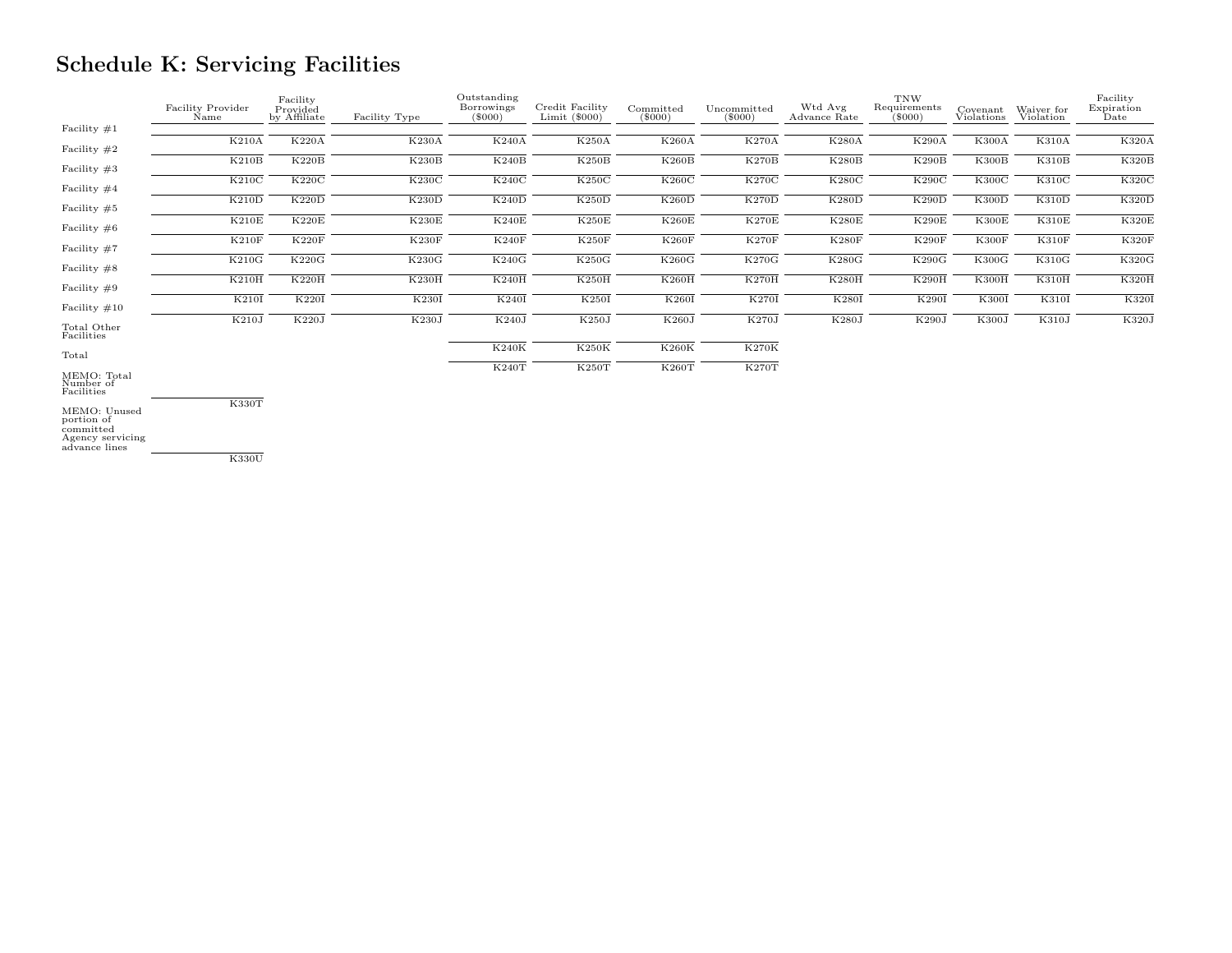## Schedule L: Servicing Portfolio

|                                                                                                                    | UPB(\$000)        | Loan Count        | Average<br>Loan<br>$Size(\$000)$ |
|--------------------------------------------------------------------------------------------------------------------|-------------------|-------------------|----------------------------------|
| Residential First Mortgages (1-4 Unit Residential)                                                                 |                   |                   |                                  |
| Government (FHA/VA/RHS) Fixed                                                                                      | L <sub>010</sub>  | L <sub>010</sub>  | L <sub>010</sub>                 |
| Government $(FHA / VA / RHS)$ ARM                                                                                  | $\overline{L020}$ | L020              | L020                             |
| Prime (Conforming and Jumbo)- Fixed                                                                                | L030              | L030              | L030                             |
| Prime (Conforming and Jumbo) - $ARM$                                                                               | L040              | L040              | L040                             |
|                                                                                                                    |                   |                   |                                  |
|                                                                                                                    | L050              | L050              | L050                             |
|                                                                                                                    | L060              | L060              | L060                             |
| Total Residential First Mortgages<br><b>Other Mortgages</b>                                                        | L100              | L100              | L100                             |
| Closed-End Second Mortgages                                                                                        | L110              | $\overline{L110}$ | L110                             |
|                                                                                                                    | L120              | L120              | L120                             |
|                                                                                                                    | L130              | L130              | $\overline{L130}$                |
| Construction and Land Development Loans, 1-4                                                                       |                   |                   |                                  |
|                                                                                                                    | L140              | L140              | L140                             |
| Multifamily LoansAgency                                                                                            | L150              | L150              | L150                             |
| Commercial Mortgage Loans                                                                                          | L160              | L160              | L160                             |
| Other Mortgages Not Reported Above                                                                                 | L170              | L170              | L170                             |
| Total Other Mortgages Outstanding                                                                                  | L180              | L180              | L180                             |
| Total Servicing / Mortgage Outstanding                                                                             | L200              | L200              | L200                             |
| Residential First Mortgages (1-4 Unit Residential) Only:                                                           |                   |                   |                                  |
|                                                                                                                    | L201              | L201              | L201                             |
|                                                                                                                    | L202              | L202              | $\overline{L2}02$                |
| Total First Mortgage Residential Volume Outstand-<br>ing (must equal Total in $L100$ above) $\dots\dots\dots\dots$ |                   |                   |                                  |
|                                                                                                                    | L209              | L209              | L209                             |
|                                                                                                                    | L210              | L210              | L210                             |
|                                                                                                                    | L211              | L211              | L211                             |
| Total First Mortgage Residential Outstanding<br>(must equal Total in $L100$ above) $\dots\dots\dots\dots\dots$     |                   |                   |                                  |
|                                                                                                                    | L219              | L219              | L219                             |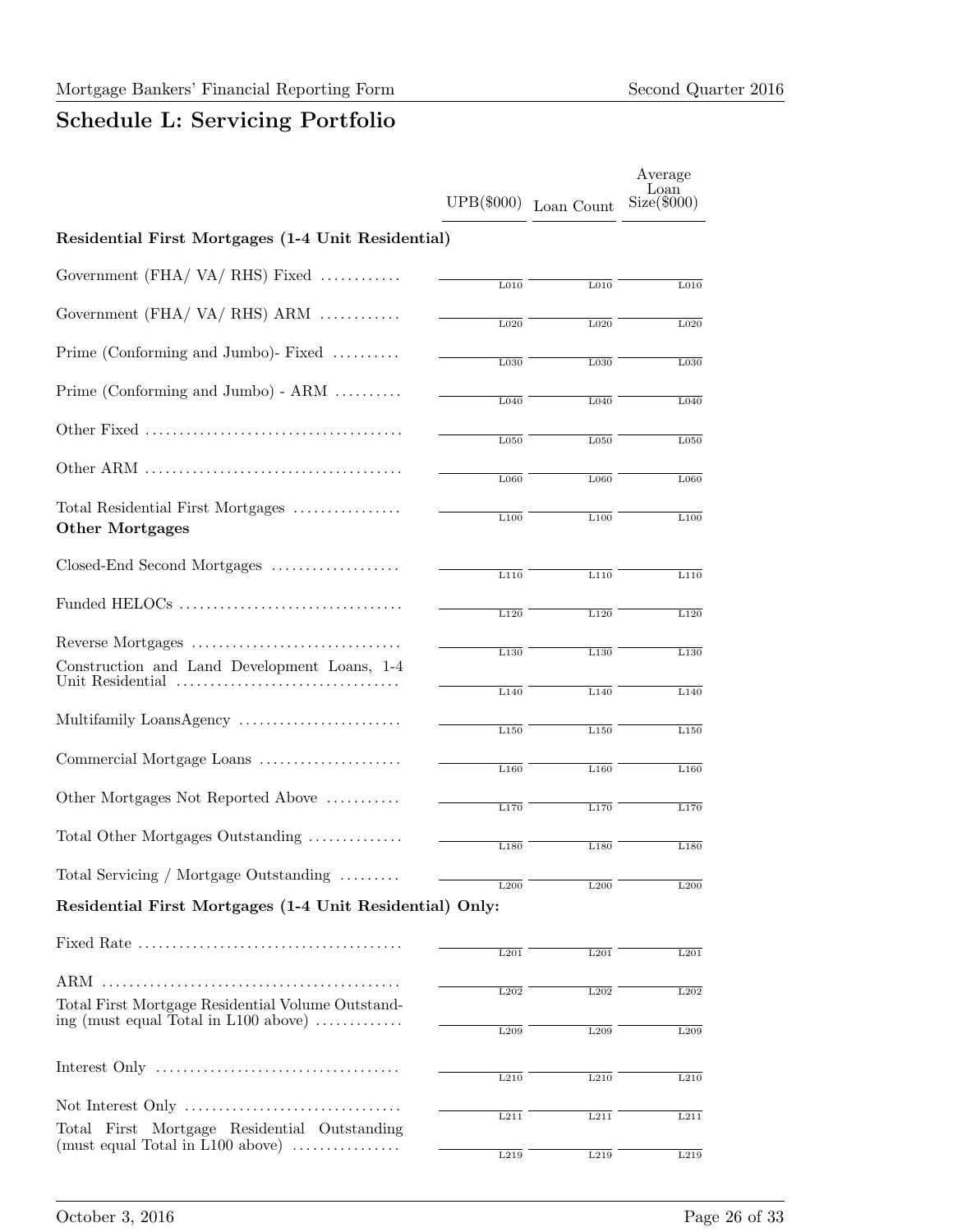#### Mortgage Bankers' Financial Reporting Form Second Quarter 2016

|                                                                                                                               | L220 | L220             | L220             |
|-------------------------------------------------------------------------------------------------------------------------------|------|------------------|------------------|
|                                                                                                                               | L221 | L221             | L221             |
| Total First Mortgage Residential Outstanding<br>$(must equal Total in L100 above)$                                            |      |                  |                  |
|                                                                                                                               | L229 | L229             | L229             |
| Loans with Prepayment Penalties                                                                                               | L230 | L230             | L230             |
| Loans without Prepayment Penalties                                                                                            | L231 | L231             | L231             |
| Total First Mortgage Residential Outstanding<br>(must equal Total in $L100$ above) $\dots\dots\dots\dots\dots$                |      |                  |                  |
|                                                                                                                               | L239 | L239             | L239             |
|                                                                                                                               | L240 | L240             | L240             |
| Non-Owner Occupied                                                                                                            |      |                  |                  |
| Total First Mortgage Volume (must equal Total in                                                                              | L241 | L241             | L241             |
| $L100$ above) $\ldots \ldots \ldots \ldots \ldots \ldots \ldots \ldots \ldots \ldots \ldots$                                  | L249 | L249             | L249             |
| Loans with Private Mortgage Insurance                                                                                         |      |                  |                  |
|                                                                                                                               | L250 | L250             | L250             |
| Loans without Private Mortgage Insurance                                                                                      | L251 | L251             | L251             |
| Total First Mortgage Residential Outstanding                                                                                  |      |                  |                  |
| (must equal Total in L100 above) $\dots\dots\dots\dots\dots$                                                                  | L259 | L259             | L259             |
| Loans with Piggyback Seconds or Funded HELOCs                                                                                 |      |                  |                  |
| Loans without Piggyback Seconds or Funded HE-                                                                                 | L260 | L260             | L <sub>260</sub> |
|                                                                                                                               | L261 | L261             | L261             |
| Total First Mortgage Residential Volume (must<br>equal Total in $L100$ above) $\dots\dots\dots\dots\dots\dots\dots\dots\dots$ |      |                  |                  |
| <b>Investor Distribution</b>                                                                                                  | L269 | L269             | L269             |
|                                                                                                                               |      |                  |                  |
| Serviced for Portfolio/ Affiliates/ Parent                                                                                    | L270 | L270             | L270             |
| Serviced for Secondary Market Agencies (Fannie,                                                                               |      |                  |                  |
|                                                                                                                               | L271 | L <sub>271</sub> | L <sub>271</sub> |
| Serviced for Other Investors or Securities                                                                                    |      |                  |                  |
| Total First Mortgage Volume must equal Total in                                                                               | L272 | L272             | L272             |
|                                                                                                                               | L279 | L279             | L279             |
| Loan Age                                                                                                                      |      |                  |                  |
|                                                                                                                               |      |                  |                  |
| Weighted Average Loan Age (in Months) Residen-                                                                                |      |                  |                  |
| Subservicing                                                                                                                  |      |                  |                  |
| UPB of Loans Subserviced for Others, Excluding                                                                                |      |                  |                  |
|                                                                                                                               | L290 | L290             | L290             |
| UPB of Loans Subserviced by Others                                                                                            | L300 | L300             | L300             |
| <b>Bankruptcy Status</b>                                                                                                      |      |                  |                  |
|                                                                                                                               |      |                  |                  |

Age

 $\overline{\text{L}280}$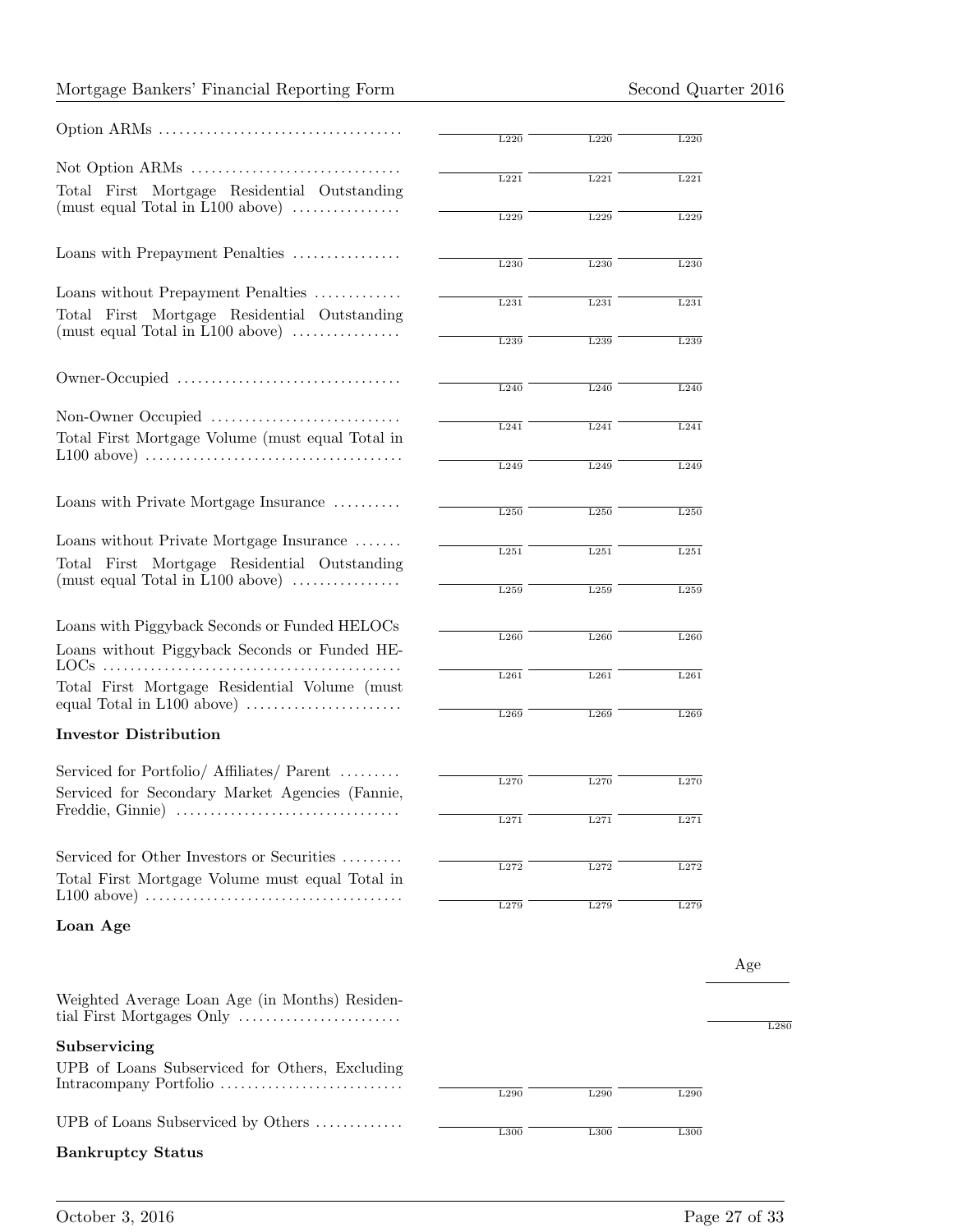#### Percentage

Of total first mortgage residential mortgage debt outstanding, what portion of loans had bankruptcy status as of the period end? . . . . . . . . . . . . . . . . . . . . . .

#### Reductions in Portfolio

For this quarter only, Loans Removed from Servicing Portfolio Due to Prepayment of Mortgage, Transfer of Asset, or Other Reason .................

L310

 $\begin{array}{c|c} \hline \text{L320} & \text{L320} \end{array}$ 

Seriously Delinquent Loans as of Period End (90 Days or More Delinquent and Loans in Foreclosure Process) Residential First Mortgages (1-4 Unit Residential)

| Government $(FHA / VA / RHS)$ - Fixed                            |      |      |                  |
|------------------------------------------------------------------|------|------|------------------|
|                                                                  | L410 | L410 | L410             |
| Government $(FHA / VA / RHS) - ARM$                              | L420 | L420 | L420             |
|                                                                  |      |      |                  |
| Prime (Conforming and Jumbo)- Fixed                              | L430 | L430 | L430             |
| Prime (Conforming and Jumbo) - $ARM$                             |      |      |                  |
|                                                                  | L440 | L440 | L440             |
|                                                                  | L450 | L450 | L450             |
|                                                                  |      |      |                  |
|                                                                  | L460 | L460 | L460             |
| Total Residential First Mortgages                                |      |      |                  |
| <b>Other Mortgages</b>                                           | L500 | L500 | L500             |
|                                                                  |      |      |                  |
| Closed-End Second Mortgage Loans                                 | L510 | L510 | L510             |
| Funded HELOCs                                                    |      |      |                  |
|                                                                  | L520 | L520 | L520             |
|                                                                  | L530 | L530 | L530             |
| Construction and Land Development Loans, 1-4<br>Unit Residential |      |      |                  |
|                                                                  | L540 | L540 | L540             |
| Multifamily LoansAgency                                          | L550 | L550 | L550             |
|                                                                  |      |      |                  |
| Commercial Mortgage Loans                                        | L560 | L560 | L <sub>560</sub> |
| Other Loans Not Reported Above                                   |      |      |                  |
|                                                                  | L570 | L570 | L570             |
|                                                                  | L580 | L580 | L580             |
| Total Mortgage Loans 90 or More Days Delinquent                  |      |      |                  |
| and Loans in Foreclosure Process                                 | L600 | L600 | L600             |
|                                                                  |      |      |                  |
|                                                                  | L601 | L601 | L601             |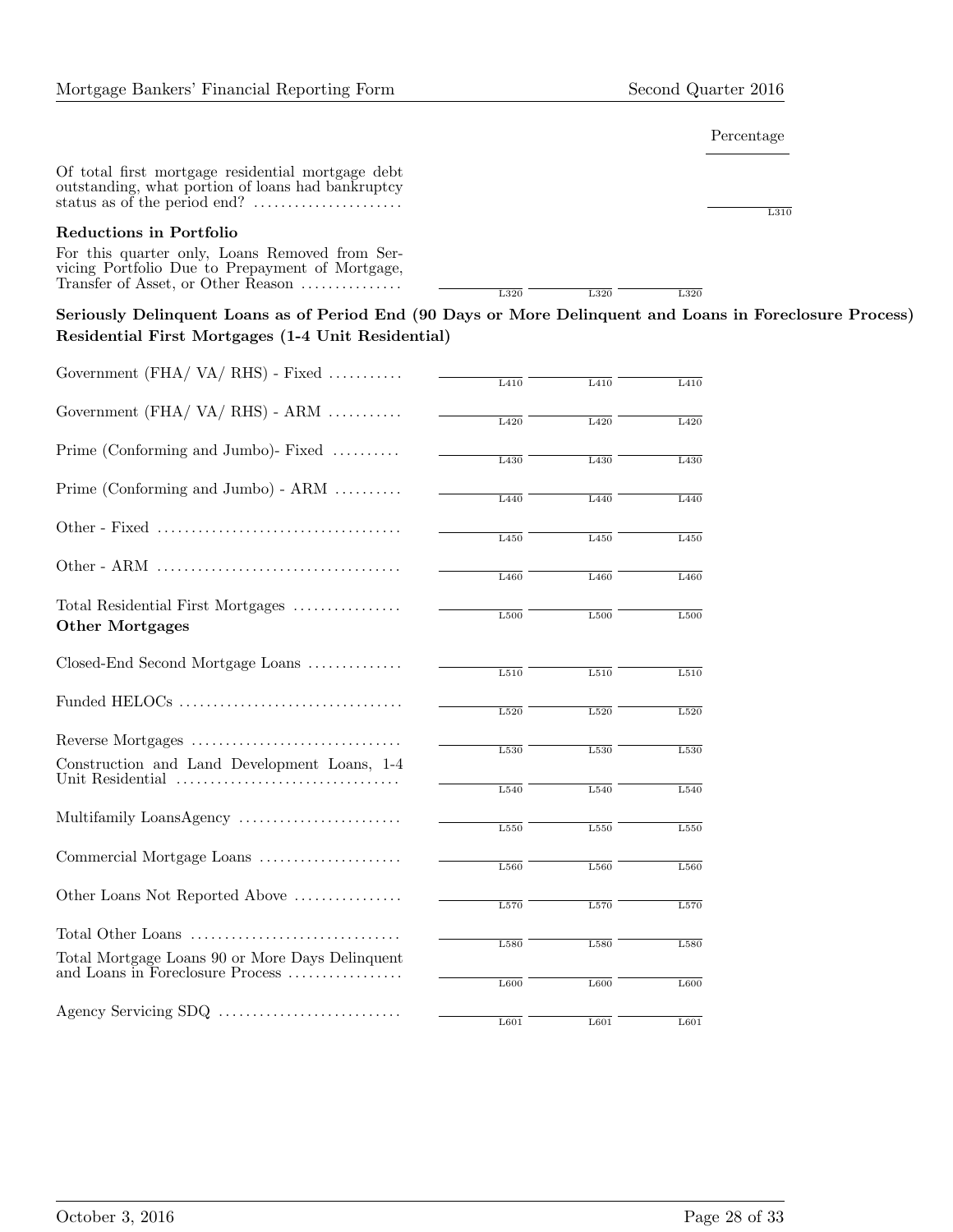# Schedule N: Recourse Exposure

|                                   | UPB(\$000) | Loan Count       | Average Loan<br>$Size(\$000)$ |
|-----------------------------------|------------|------------------|-------------------------------|
| Loans and MBS Recourse Agreements | N010       | N010             | N010                          |
| Home Equity Loans and MBS         | N030       | N030             | N030                          |
|                                   | N040       | N <sub>040</sub> | N <sub>040</sub>              |
|                                   | N050       | N050             | N050                          |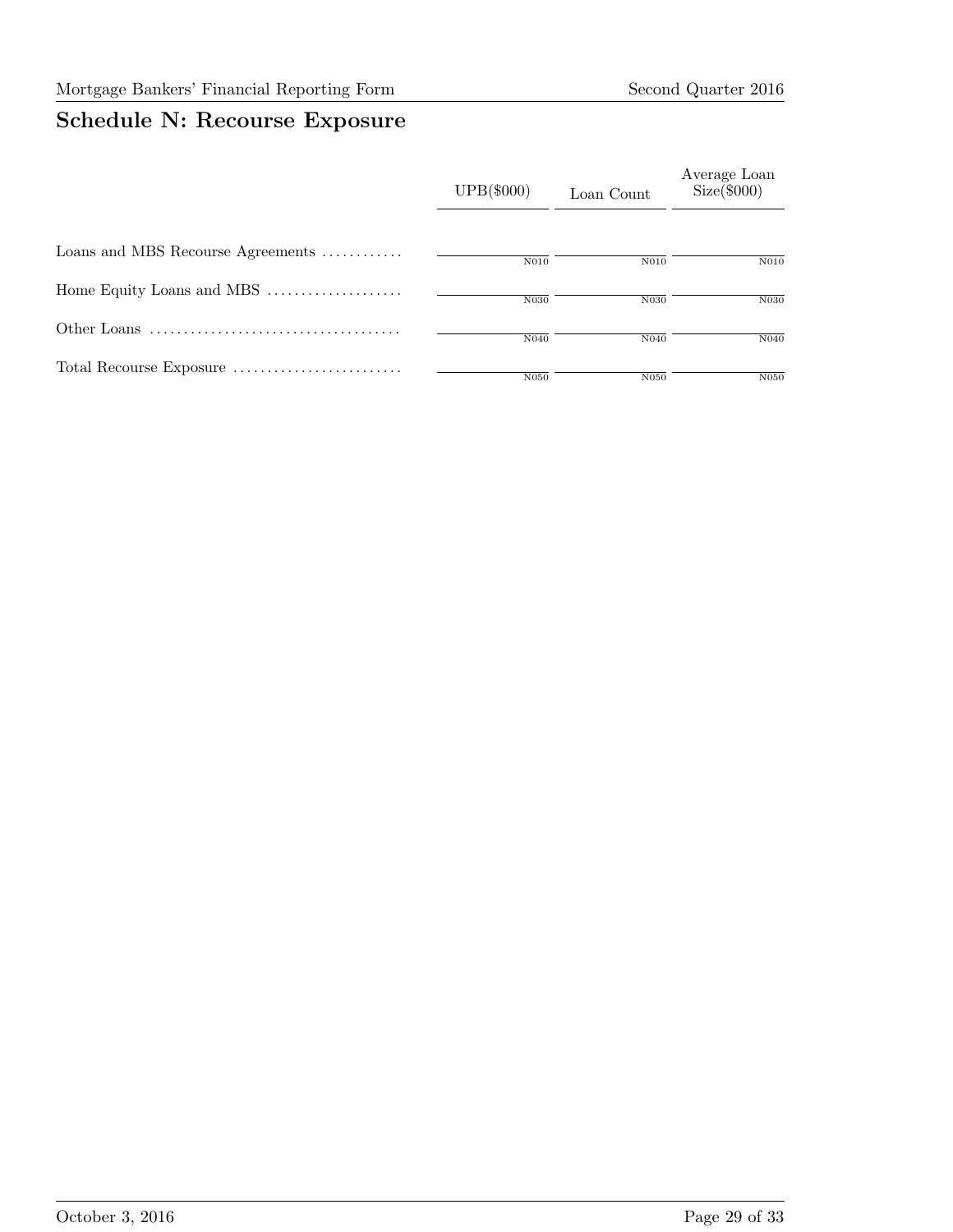## Schedule O: Reserves and Valuation Allowance Rollforwards

|                                           | $\overline{O010}$ |
|-------------------------------------------|-------------------|
|                                           |                   |
|                                           | $\overline{O020}$ |
|                                           | $\overline{O030}$ |
|                                           | $\overline{O040}$ |
|                                           | $\overline{O050}$ |
|                                           | $\overline{OO60}$ |
| Rollforward of Valuation Allowance on REO |                   |
|                                           | $\overline{O110}$ |
|                                           | $\overline{O120}$ |
|                                           | $\overline{O130}$ |
| Rollforward of Reserve for Other Losses   |                   |
|                                           | $\overline{O210}$ |
|                                           | $\overline{O220}$ |
|                                           | $\overline{O230}$ |
|                                           | $\overline{O240}$ |
|                                           | $\overline{O250}$ |
| Rollforward of Repurchase Reserves        |                   |
|                                           | $\overline{O310}$ |
|                                           | $\overline{O320}$ |
|                                           | O330              |
|                                           | $\overline{O340}$ |
|                                           | $\overline{O350}$ |
|                                           | O360              |
|                                           | O370              |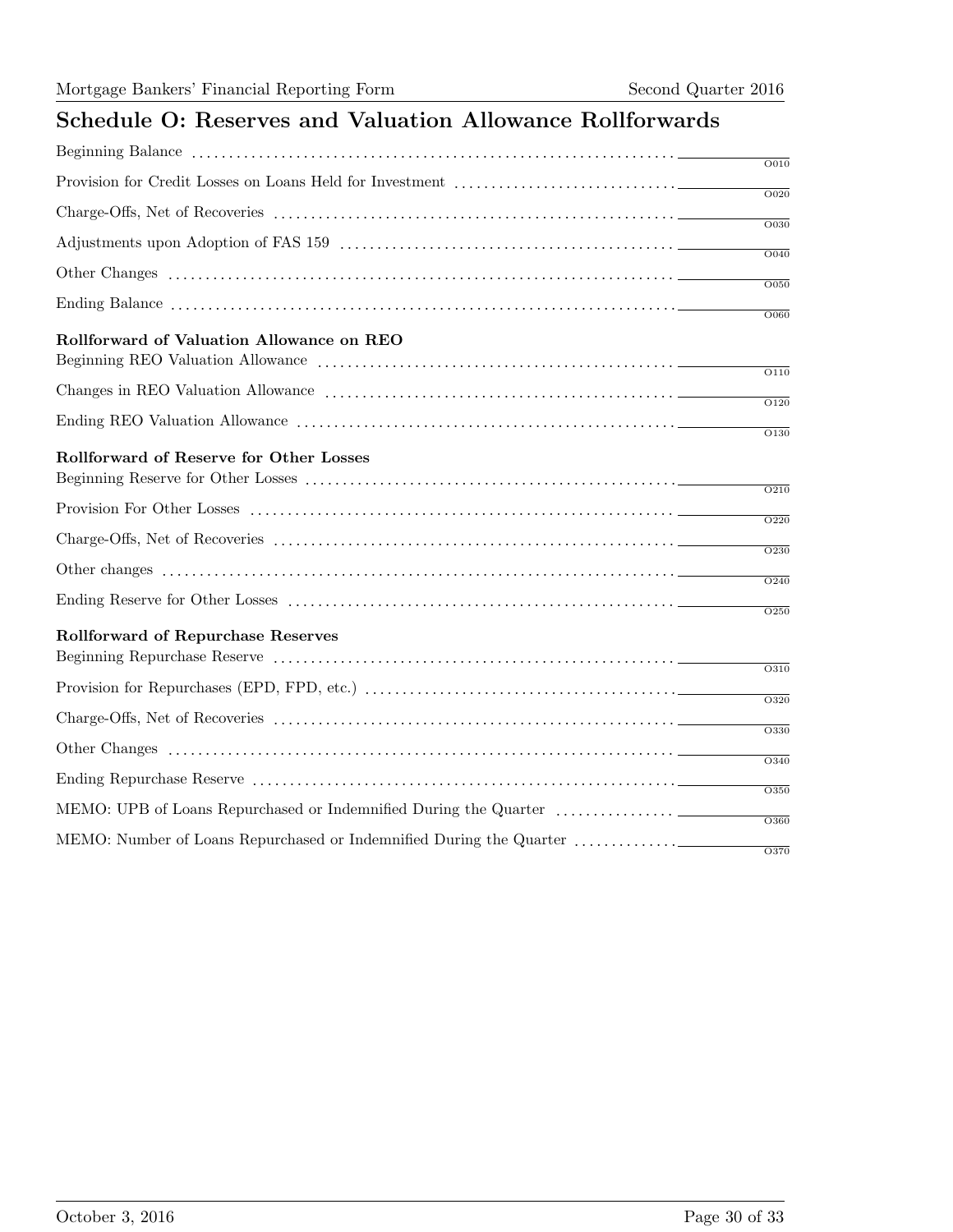# Schedule P: GNMA Pass-Through Data

| Lines of Credit Available for Advances |                  |
|----------------------------------------|------------------|
|                                        | P <sub>010</sub> |
| Dollar Amount of Foreclosed Loans      |                  |
|                                        | P030             |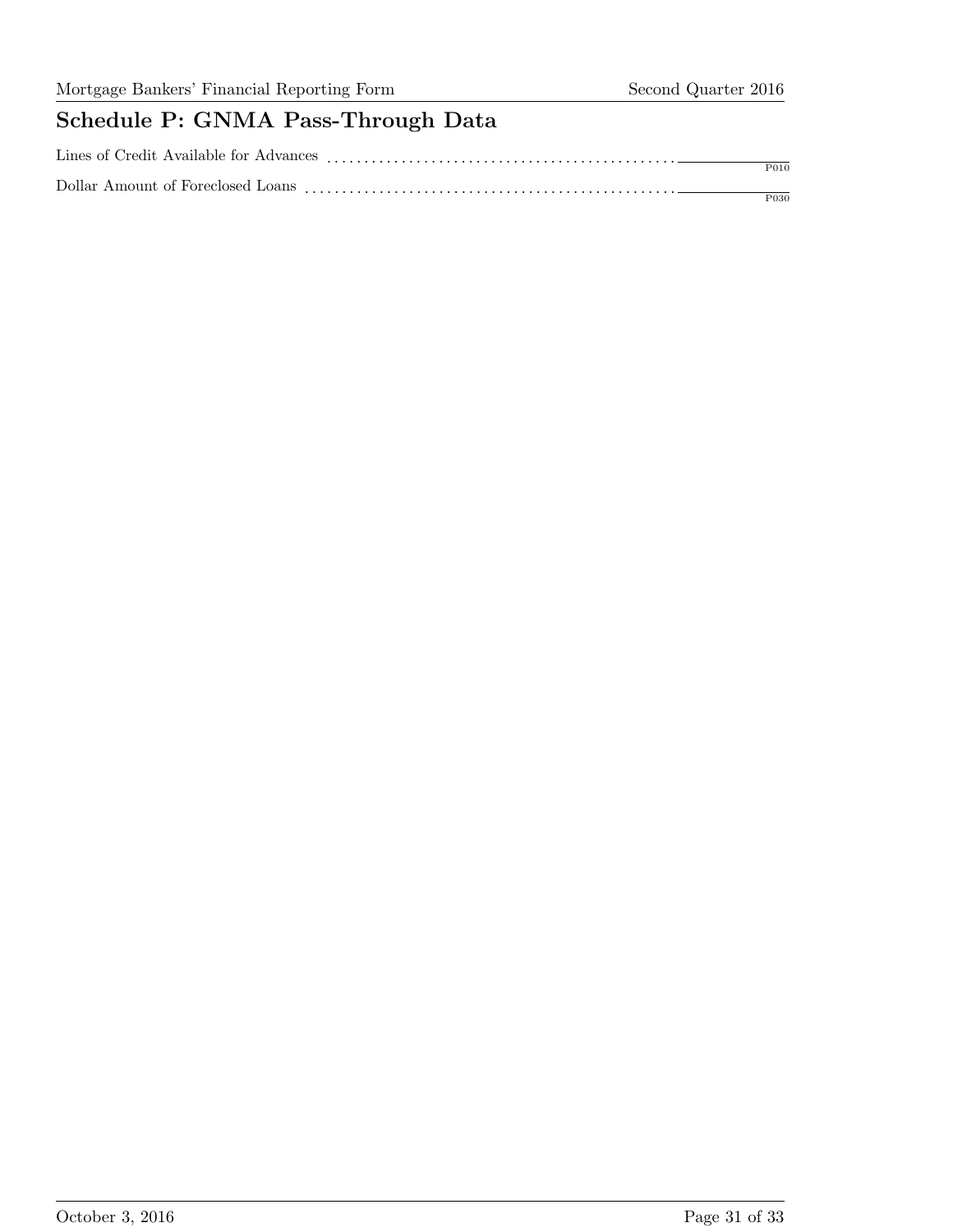# Schedule Q: Pledged of Restricted Items

| O(0.20) |
|---------|
|         |
| Q030    |